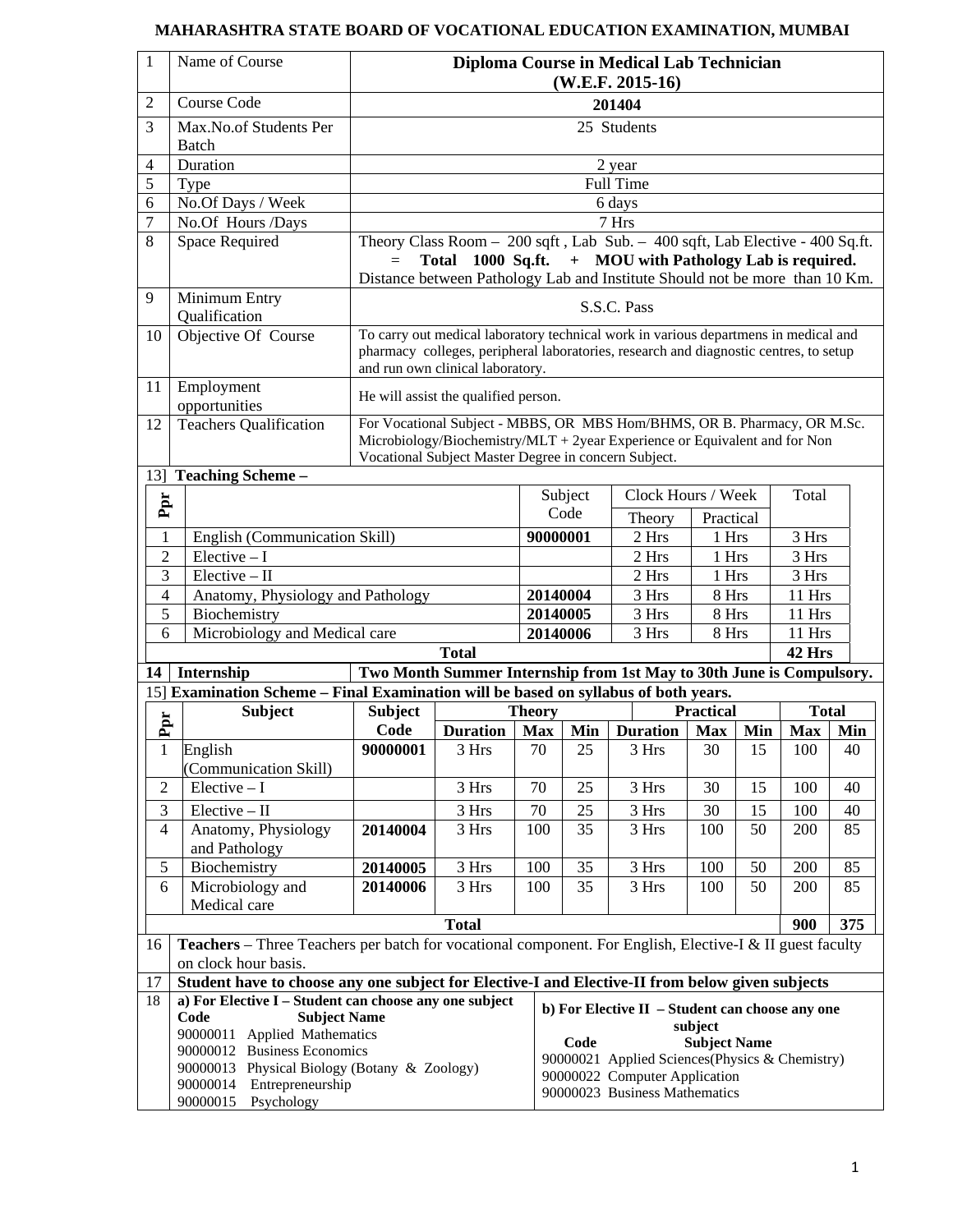## **Theory - I - Anatomy, Physiology and Pathology – 1st year**

| <b>Theory</b>                                    | <b>Practical</b>                              |
|--------------------------------------------------|-----------------------------------------------|
| <b>ANATOMY PHYSIOLOGY</b>                        | <b>ANATOMY AND PHYSIOLOGY</b>                 |
| <b>Detailed Syllabus</b>                         | 1. Human Skeleton                             |
| <b>I. Basics in Anatomy</b>                      | It includes -                                 |
| 1. Introduction to Human Anatomy                 | 1) Names of the Bones                         |
| 2. Cell structure, properties of cell, tissues - | 2) Identification points                      |
| epithelial, connective muscular, nervous         | 3) Surfaces                                   |
| 3. Digestive System and Hepato Biliary           | (Skull, scapula, clavicle, humerus, radius,   |
| System                                           | ulna, carpal bones, meta                      |
| 4. Respiratory System                            | carpal bones, Phalanges.                      |
| 5. Cardio vascular System                        | Innominate bone, Femur, patella tibia,        |
| 6. Lymphatic System                              | fibula, tarsal bones, meta                    |
| 7. Bones and Joints                              | tarsal bones, Phalanges, Ribs-classification, |
| 8. Nervous System                                | vetebrae pieces, sternum.)                    |
| 9. Endocrine System                              | 2. Human Organs                               |
| 10. Sense Organs                                 | Brain, Stomach                                |
| Eye, ear, skin, nose, tongue                     | Lungs, Intestines                             |
| 11. Excretory System                             | Heart, Kidney                                 |
| 12. Reproductive System                          | Liver, Uterus                                 |
| <b>Basics</b>                                    | Spleen, Fallopian tubes                       |
| 1. Introduction to Human Physiology              | 3. Human slides                               |
| 2. Blood                                         | <b>Epithelial Tissue</b>                      |
| 3. Cardio vascular system                        | <b>Connective Tissue</b>                      |
| 4. Lymphoid System                               | <b>Muscular Tissue</b>                        |
| 5. Digestive system                              | <b>Nervous Tissue</b>                         |
| 6. Respiratory system                            | Liver                                         |
| 7. Nervous system                                | Kidney                                        |
| 8. Endocrine system                              | Spleen                                        |
| 9. Excretory System                              | Pancreas                                      |
| 10. Reproductive system                          | Lymphnodes                                    |
| 11. Sense organs                                 | Skin                                          |
|                                                  | testes                                        |
|                                                  | Ovary                                         |
|                                                  | Uterus                                        |
|                                                  | Tonsil                                        |
|                                                  |                                               |
|                                                  | Stomach layers<br><b>Small Intestine</b>      |
|                                                  |                                               |
|                                                  | Large Intestine                               |
|                                                  | <b>4. Blood Pressure</b>                      |
|                                                  | Estimation                                    |
|                                                  | 5. T.P.R. (Temperature, pulse,                |
|                                                  | respiration) Chart                            |
|                                                  | 6. TC, DLC, (TC - Total count RBC             |
|                                                  | <b>Total count of WBC</b>                     |
|                                                  | <b>DLC</b> differential count of Leucocyts)   |

**(Subject Code – 20140004)**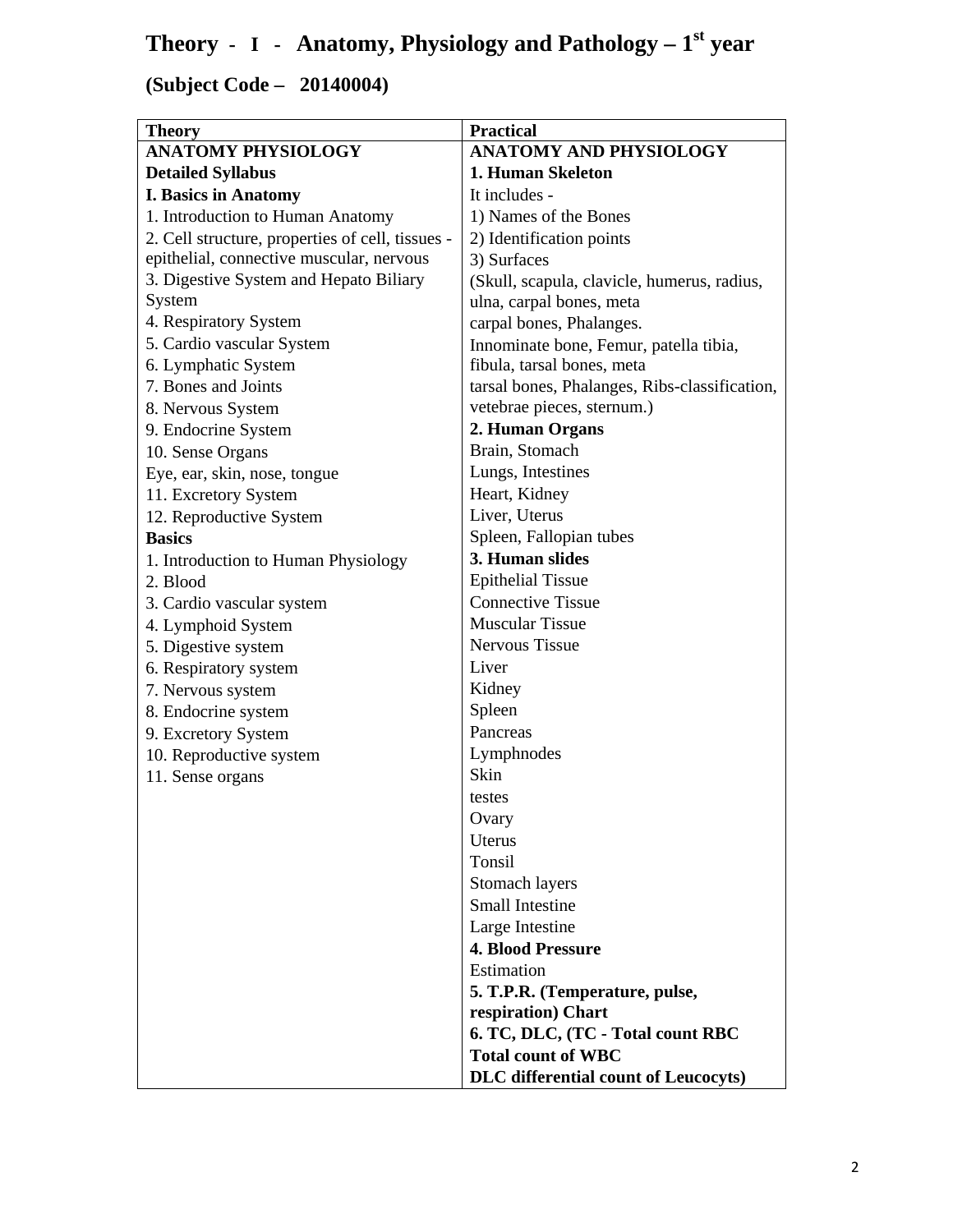## Anatomy, Physiology and Pathology –  $2<sup>nd</sup>$  year

| <b>Theory</b>                                                                         | <b>Practical</b>                                                  |  |
|---------------------------------------------------------------------------------------|-------------------------------------------------------------------|--|
| <b>PATHOLOGY</b>                                                                      | <b>PATHOLOGY</b>                                                  |  |
| 1. Urine - Analysis - Physical Examination -<br>specific gravity PH, reaction, colour | <b>Blood Collection</b>                                           |  |
| Chemical Examination - Sugar Albumin, bile<br>salts, bile Pigments etc.               | Precaution and smearing techniques<br>and labelling of the sample |  |
|                                                                                       | Preparation of anticoagulants                                     |  |
| Microscopic Sediment for RBC, WBC,<br>Epitheleal cells, casts,                        | RBC, WBC, & platelet count                                        |  |
| crystals, parasites                                                                   | ESR stands & ESR estimation                                       |  |
| Preparation of Reagents, procedure and                                                | PCV & calculation of RBC indices                                  |  |
| principle of tests                                                                    | Hb estimation by different methods                                |  |
| 2. Sputum Analysis - Physical Examination,<br>Preparation and staining                | Urine - Physical Examination &<br><b>Chemical Examination</b>     |  |
| smear for Microscopic Examination                                                     |                                                                   |  |
| 3. Semen Analysis- Physical Examination<br>Microscopy - counting,                     | <b>PRACTICAL</b>                                                  |  |
| motility, staining, Morphology, abnormal and                                          | I. Automatic Tissue Processer                                     |  |
| normal forms.                                                                         | Microtome & Knives                                                |  |
| 4. Body Fluids - Differential count of                                                | Centrifuge                                                        |  |
| Peritoneal, pericardial, pleural                                                      | Hot air overn & Incubator                                         |  |
| fluids and CSF, charging chamber, Identifying<br>and counting the                     | Busm beaker, stop watch                                           |  |
| cells.                                                                                | <b>Glass Makers</b>                                               |  |
| 3. Haematology -                                                                      | Simple balance & colorimeter                                      |  |
| a. Collection of Blood -                                                              | Water bath - for tissue flotation                                 |  |
| Methods of collection veinpuncture, finger                                            | Knowledge                                                         |  |
| puncture and vacutainer                                                               | Maintenance & cleaning                                            |  |
| methods, materials required procedures,                                               | Care about tissue equipment                                       |  |
| precautions, uses of the                                                              | II. Maintenance & preservation of                                 |  |
| sample and advantages of each methods.<br>POCT (sample collection                     | Cytology slides                                                   |  |
| at bed side)                                                                          | M.P. blocks & slides                                              |  |
| b. Preparation of anti coagulants -                                                   | Histopathology specimens and process                              |  |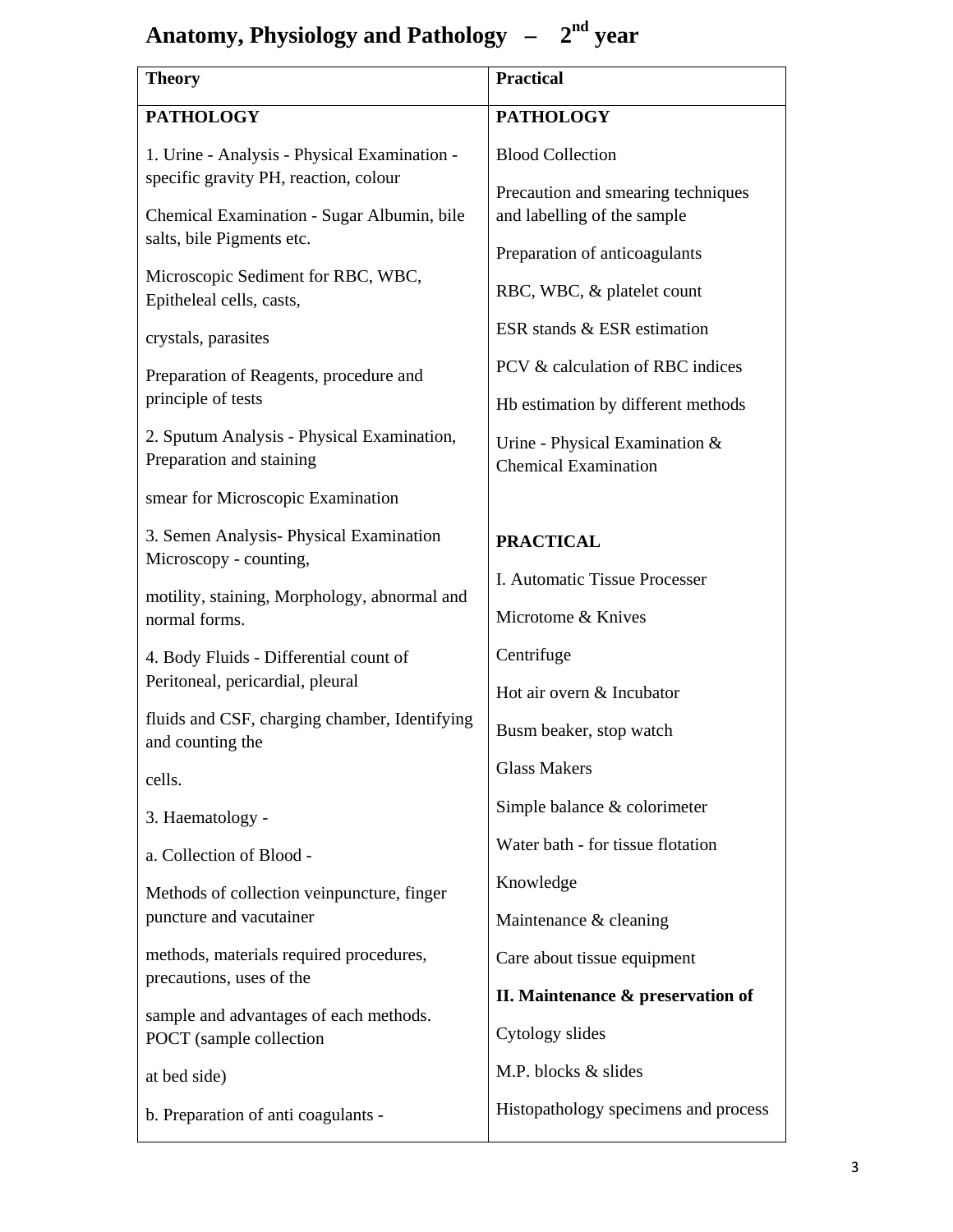| Double oxalate, sodium citrate, EDTA,                                    | Preparation of form section material       |  |
|--------------------------------------------------------------------------|--------------------------------------------|--|
| Heparin, action of each                                                  | <b>III.Glass ware</b>                      |  |
| preparation, uses disadvantages, quantity<br>required.                   | Microslides & corverstips                  |  |
| c. RBC, WBC Count:                                                       | Sample collection bottles                  |  |
| Methods (Microdilution and bulk dilution)                                | Micropathology                             |  |
| Materials required, diluting                                             | Cytology.                                  |  |
| fluids, preparation, procedures, advantages of<br>each methods,          | IV. Immuno Haematology & blood<br>banking  |  |
| precautuions, formula for calculation and<br>clinical significance.      | ABO blood grouping techniques              |  |
| d. Platelet count:                                                       | <b>RH</b> Factor                           |  |
| Morphology and functions of platelets diluting                           | Coombs test - Direct & indirect<br>methods |  |
| fluids, procedure,                                                       | 34                                         |  |
| formula for calculation and clinical<br>significances                    | V. Histopathology                          |  |
| e. Reticulocyte Count:                                                   | 1. Fixation of biopsy tissue               |  |
| Methods (dry $\&$ wet) staining, diluting fluids,                        | 2. Processing of tissue                    |  |
| normal Morphology                                                        | Fixation                                   |  |
| and values, clinical significance.                                       | Dehydration                                |  |
| f. Haemoglobin Estimation -                                              | Clearing                                   |  |
| Materials, procedure, of Tallquist, sahlis,<br>Alkali haldanis, cyanmeth | Impregnation                               |  |
| aemoglobin and S.G. method, advantages and                               | Mounting                                   |  |
| disadvantaes and                                                         | Decalcification                            |  |
| clinical significance                                                    | 3. Mounting of museum specimens            |  |
| g. Estimation of PCV -                                                   | <b>VI.</b> Cytology                        |  |
| Macro & Micro Method, procedure filling the<br>tube, centrifuging and    | <b>Fixations</b> used                      |  |
| reading, advantages of each - normal values                              | Fluid preparation for cytological exam     |  |
| and clinical                                                             | Slide preparation and staining             |  |
| significance                                                             | Pap staining                               |  |
| Estimation of Erythrocyte indices - calculation                          | Mounting and preservation                  |  |
| and importance                                                           | VII. Sickle Cell Preparation               |  |
| MCV, MCH, MCHC, RDW, color index.                                        | VIII. Bone Marrow Smears Preparation       |  |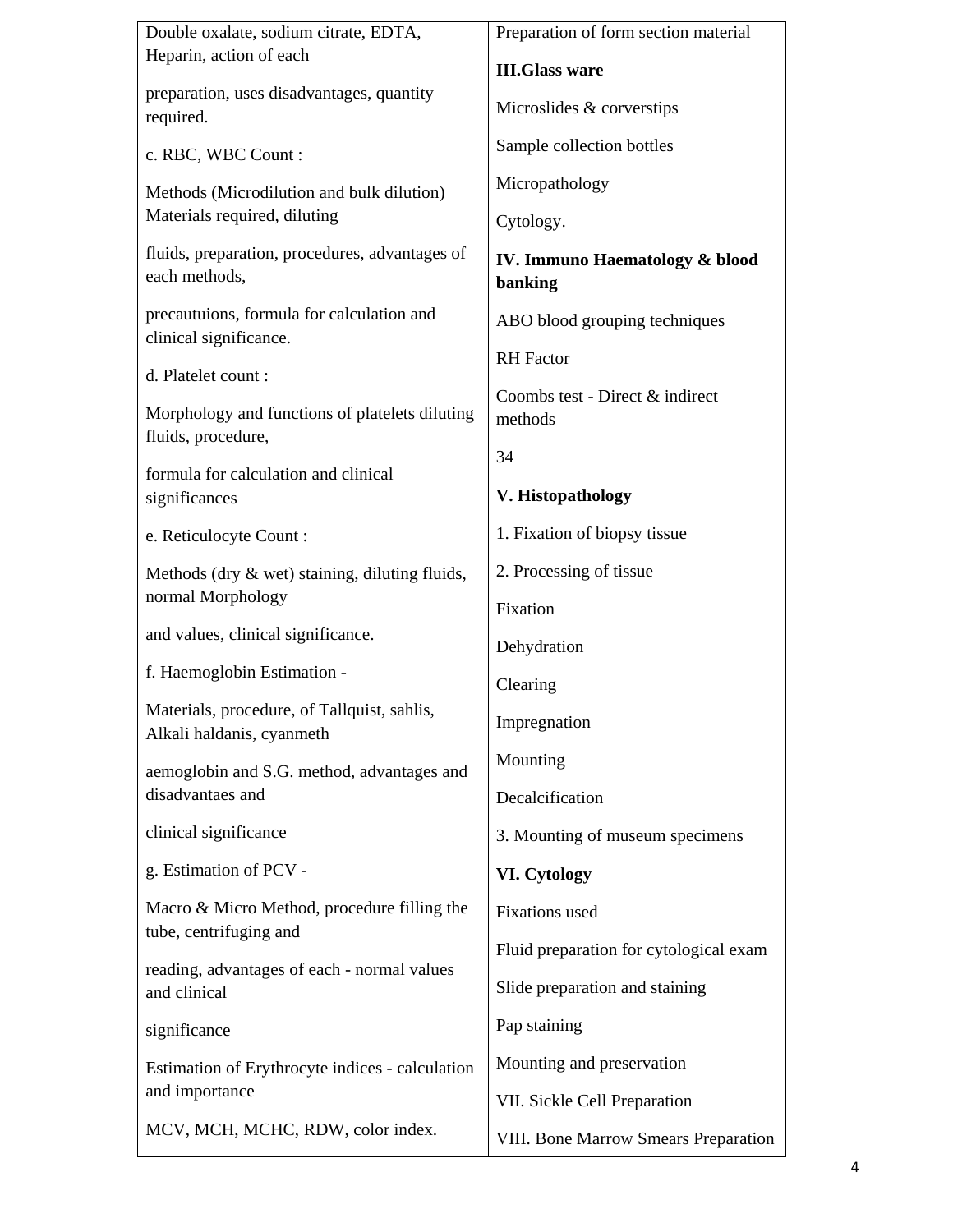| h. ESR -                                                                   | & Staining                    |
|----------------------------------------------------------------------------|-------------------------------|
| Methods used, procedure, stages, factors<br>affecting and clinical         | IX. Cougulation Test, BT, CT. |
| significance                                                               |                               |
| I. Preparation of Blood smear examination -                                |                               |
| Making ideal films - slide method, cover glass<br>method and staining,     |                               |
| Morphology of RBC, WBC, Platelets and<br>Haemop araasites.                 |                               |
| Differential Leucocyte Count - counting and<br>identification of cells     |                               |
| - Normal values, Morphology, procedure for<br>smears and staining          |                               |
| clinical significance and limitation.                                      |                               |
| Absolute Eosinophil count - Materials, diluting<br>fluid, procedure,       |                               |
| identifying and counting the cells.                                        |                               |
| II. Special stains on peripheral blood smear and<br>bonemarrow smears-     |                               |
| Ramanoskys stains, Leishman, Gemsia,<br>wrights, Mycloperoxidase           |                               |
| stain, PAS (Periodic Acid Schiff) -<br>Preparation, method and             |                               |
| selection of stain, Buffer Solution.                                       |                               |
| Bone Marrow Smear - Preparing smears,<br>cuithont crush artefacts          |                               |
| staining and clinical significane.                                         |                               |
| III. Identification of Hemoparasites - Malarial<br>Parasite, Microfilaria, |                               |
| Leishman making thick and thin films<br>procedure and identification       |                               |
| of parasite.                                                               |                               |
| IV. Sickle Cell Preparation - Principle,<br>procedure and Methods,         |                               |
| Materials, clinical significance                                           |                               |
|                                                                            |                               |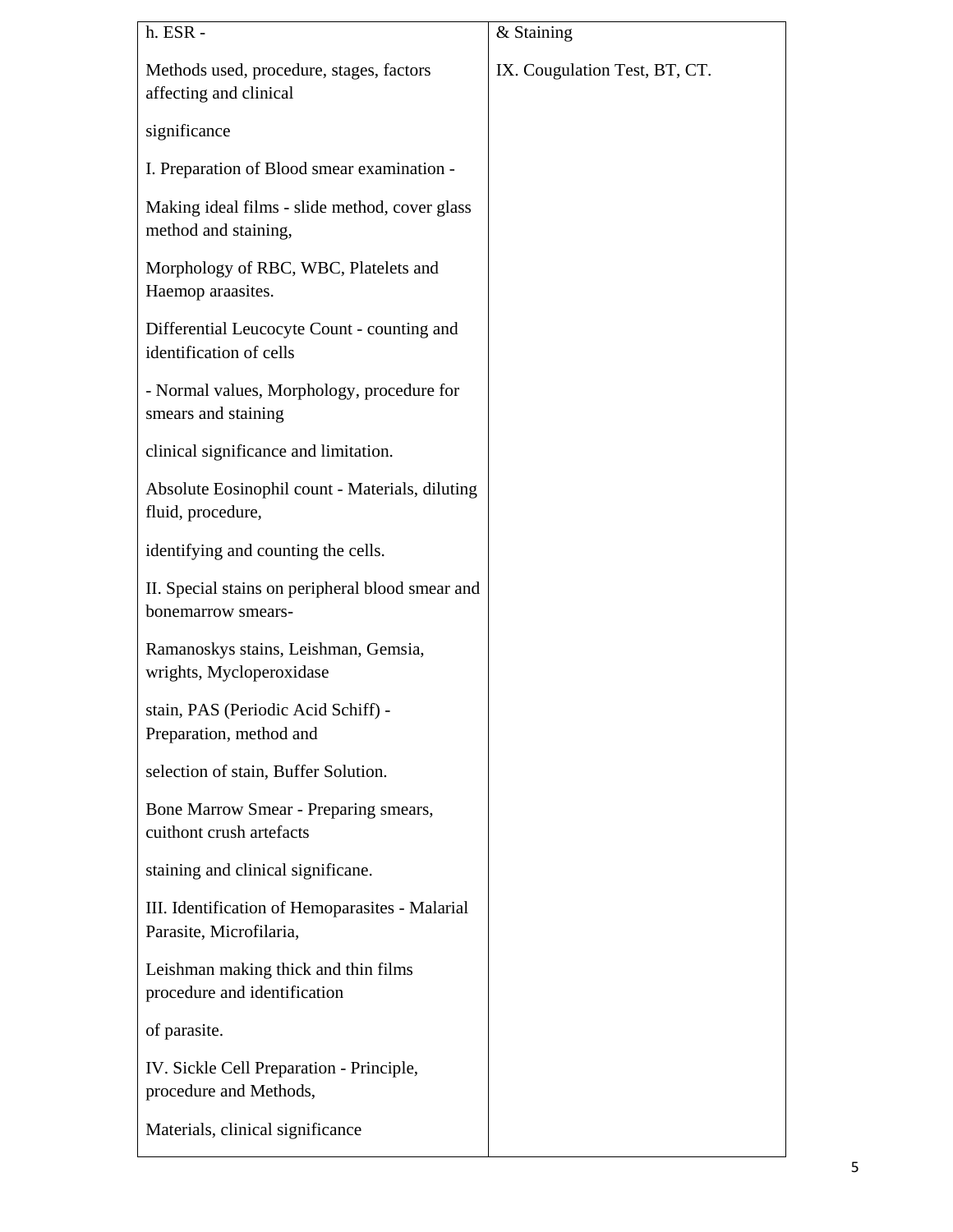| V. Osmotic fragility test - Methods used,                                    |  |
|------------------------------------------------------------------------------|--|
| materials procedure,                                                         |  |
| observation reporting, normal values, factors<br>affecting,                  |  |
| interpretation.                                                              |  |
| <b>VI. Coagulation Tests</b>                                                 |  |
| a) Bleeding time - methods, dukes, Ivy's<br>procedure Normal value,          |  |
| clinical significance                                                        |  |
| b) Cloting time - methods, Lee & White,<br>procedure materials,              |  |
| normal values, factors affecting coagulation<br>clinical significance        |  |
| c) Prothrombin time (PT)                                                     |  |
| d) APTT - in Detail                                                          |  |
| VII. L.E. cell Test - Principle, procedure,<br>materials reproting, clinical |  |
| significance and titration.                                                  |  |
| Buffy coat preparation - LE Cell Test,<br>Microfilaria Abnormal cells.       |  |
| VIII. Basics of coulter counter                                              |  |
| IX. Autopsy - Aims & methods of performing<br>Autopsy cleaning,              |  |
| suturing and retaning the body. Cleaning<br>autopsy instruments,             |  |
| tables and rooms, preservation of organs.                                    |  |
| Processing and preparation of Histopathology.                                |  |
| X. Histopathology -                                                          |  |
| 1) Biopsy                                                                    |  |
| 2) Processing of tissue                                                      |  |
| a) Fixation                                                                  |  |
| b) Dehydration                                                               |  |
| c) Clearing                                                                  |  |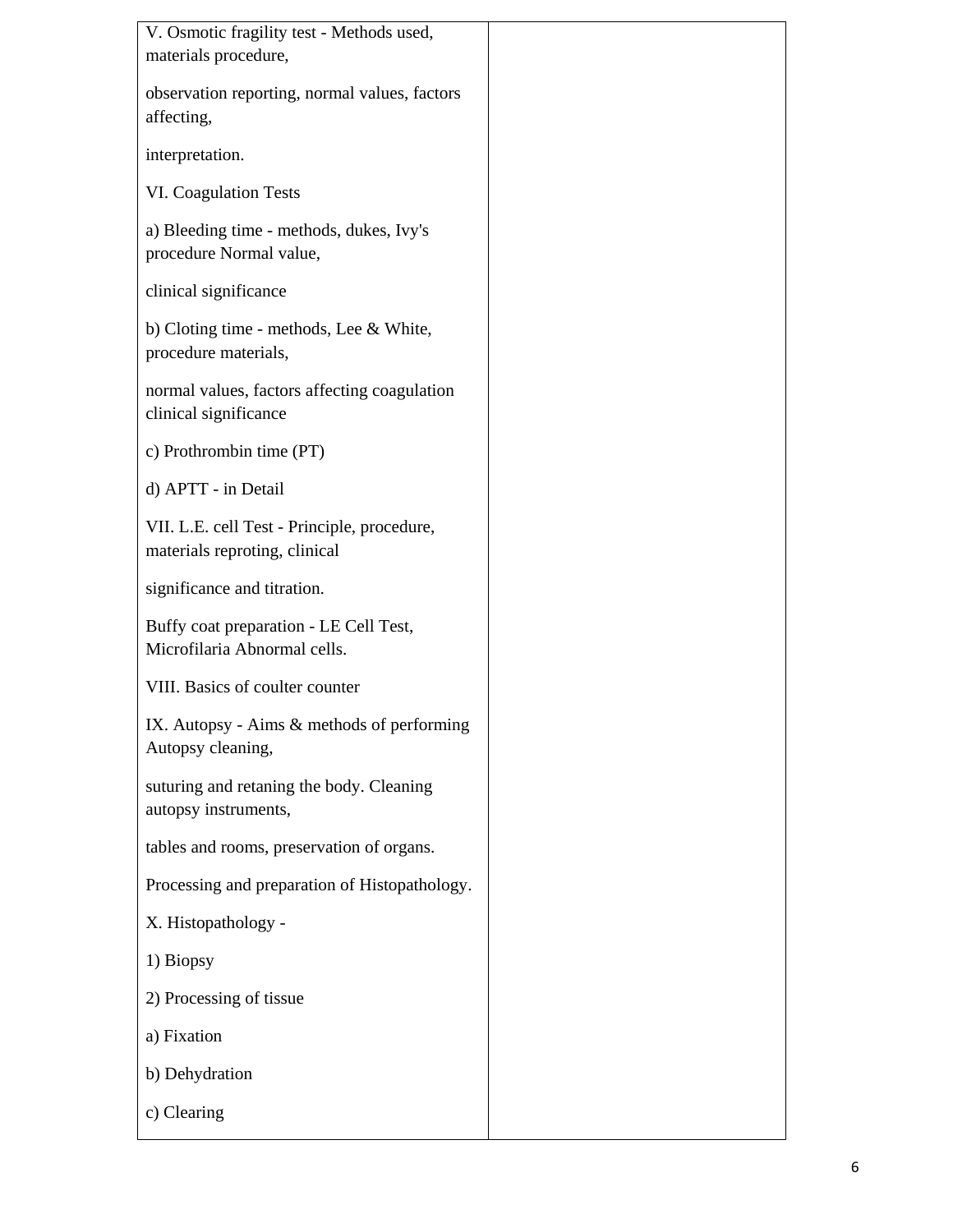| d) Impregnation                                                    |  |  |  |
|--------------------------------------------------------------------|--|--|--|
| e) Mounting                                                        |  |  |  |
| f) Declacification of Bone                                         |  |  |  |
| g) Routine Paraffin staining                                       |  |  |  |
| h) Immuno histochemists                                            |  |  |  |
| 3. Microtomes and Knifes                                           |  |  |  |
| XI. Musuem Techniques                                              |  |  |  |
| Labelling $&$ storage of specimens                                 |  |  |  |
| Methods of color maintenance                                       |  |  |  |
| Presentation of specimen                                           |  |  |  |
| Mounting labelling and cataloging the<br>specimen                  |  |  |  |
| Maintenance and cleaniness of the Museum                           |  |  |  |
| Disposal of waste, safety in the lab                               |  |  |  |
| XII. Immuno Haematology and Blood Banking                          |  |  |  |
| i) Introduction                                                    |  |  |  |
| 2) Human blood group antigens, their<br>inheritance and antihodies |  |  |  |
| 3) ABO Blood group systems                                         |  |  |  |
| 4) RH Blood group system                                           |  |  |  |
| 5) Techniques of grouping and cross matching                       |  |  |  |
| 6) Blood collection, Preservation and<br>maintaining of Records    |  |  |  |
| 7) Coombs Test - a ) direct b) indirect                            |  |  |  |
|                                                                    |  |  |  |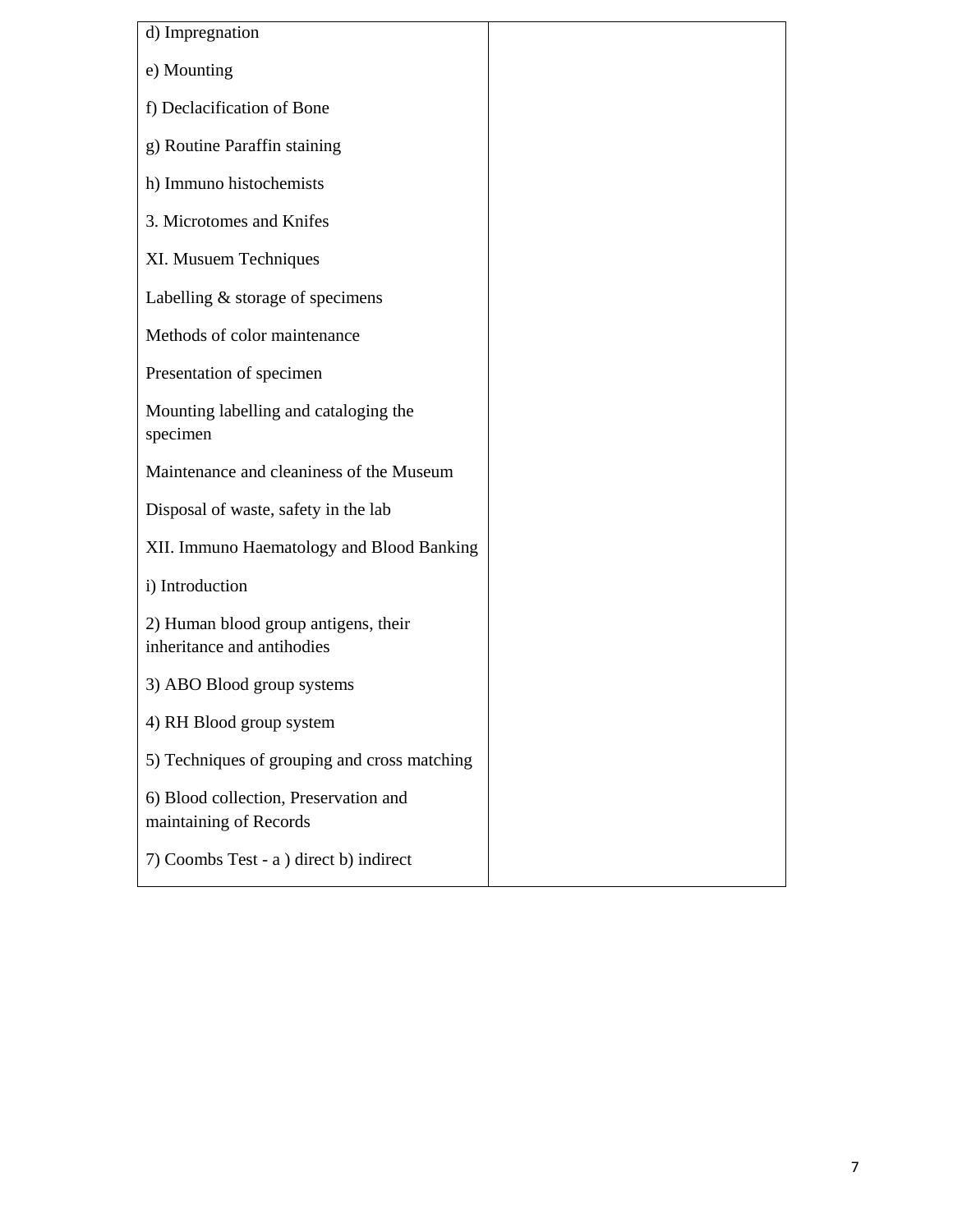# Biochemistry -  $1<sup>st</sup>$  year

## **(Subject Code – 20140005 )**

| <b>Theory</b>                                                              | <b>Practical</b>                                    |  |
|----------------------------------------------------------------------------|-----------------------------------------------------|--|
| 1. Introduction to Bio-chemistry including                                 | 1. Reception and registration                       |  |
| code of ethics for Medical                                                 | 2. Collection of Capillaryblood                     |  |
| Lab technicians and Medical Lab<br>Organisation.                           | 3. Collection of Venous blood                       |  |
| 2. Reception, Registration and bio-                                        | 4. Collection of arterial blood                     |  |
| chemical parameters investigated                                           | 5. Separation of Serum from clotted blood           |  |
| 3. Glassware and plastic ware used in a                                    | 6. Separation of plasma from blood                  |  |
| bio-chemical laboratory                                                    | 7. Preparation of protein free blood filtrate       |  |
| I. Glass ware:                                                             | 8. Lab glass ware                                   |  |
| a) Types of glass and composition                                          | a) Identification                                   |  |
| b) Types of glassware used, their<br>identifiication, application and uses | b) Handling                                         |  |
| c) Cleaning, drying, maintenance and                                       | c) Care and Maintenance                             |  |
| storage of glassware                                                       | d) Uses                                             |  |
| II. Plastic ware: Brief outline                                            | 9. Lab instruments                                  |  |
| 4. Instrumental methods of Bio-chemical<br>analysis :                      | a) Centrifuges                                      |  |
| I. Colorimetry:                                                            | b) Balances                                         |  |
| Visual and photoelectric methods,                                          | c) Photo Electric colorimeter                       |  |
| instrumentation, principles and                                            | d) Spectrophotometer                                |  |
| laws involved, construction, operation, care                               | 10. Preparation of                                  |  |
| and maintenance,                                                           | a) Percentage solutions                             |  |
| applications                                                               | b) Normal solutions                                 |  |
| II. Spectrophotometry:                                                     | c) Molar solutions                                  |  |
| Principle and theory, types, construction,<br>and applications             | 11. Qualitative identification tests of sugars      |  |
| 5. Basic lab operations like -                                             | 12. Qualitative identification tests of<br>proteins |  |
| I. Separation of Solids from liquids,                                      | 13. Qualitative identification tests for            |  |
| a) Centrifugation : Principle, Different                                   | amino acids                                         |  |
| types of Centrifges care and                                               | 14. Quantitative determination of Blood             |  |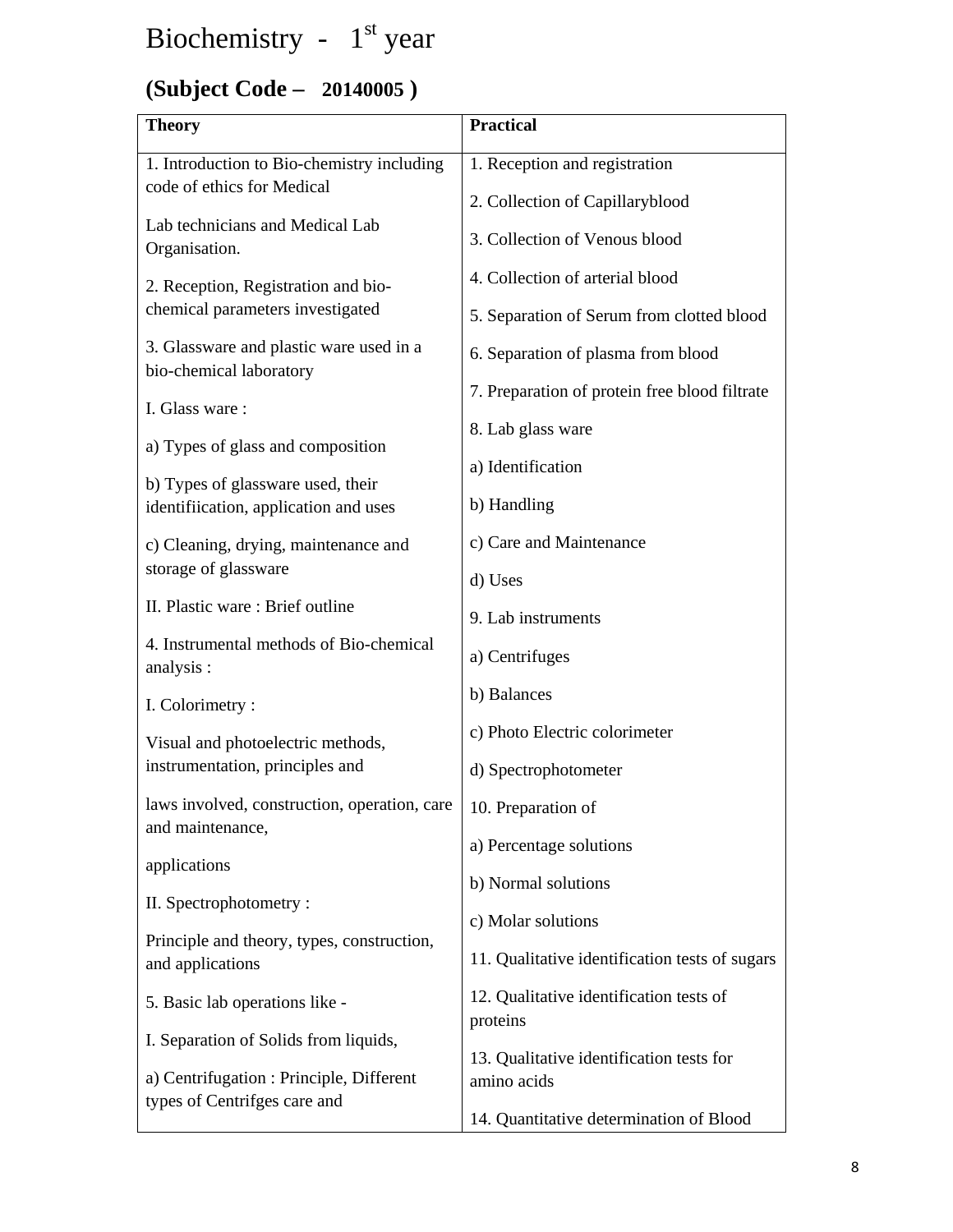| maintenance, applications                                                      | sugar                                                 |
|--------------------------------------------------------------------------------|-------------------------------------------------------|
| b) Filtration using funnel                                                     | 15. Glucose Tolerance test                            |
| II. Weighing: Different types of balances<br>used, care and maintenance.       | 16. Quantitative determination of Blood<br>urea       |
| III. Evaporation : IV) Distillation V)<br>Refluxing VI) Drying different salts | 16. Quantitative determination of Serum<br>creatinine |
| and dessicotion                                                                | 17. Quantitative determination of Urine               |
| 6. Water, Chemicals and related substances                                     | Sugar.                                                |
| I. Purity of Chemicals                                                         |                                                       |
| II. Corrosives.                                                                |                                                       |
| 8                                                                              |                                                       |
| <b>III.</b> Hygroscopic Substances                                             |                                                       |
| 7. Prevention, Safety and first aid in lab<br>accidents.                       |                                                       |
| 8. Collection of specimens                                                     |                                                       |
| I. Blood:                                                                      |                                                       |
| Types of Specimens, Collection,<br>Precautions during collection,              |                                                       |
| Processing and preservation.                                                   |                                                       |
| II. Urine:                                                                     |                                                       |
| Types of Specimens, Collection of 24<br>hours urine and preservation           |                                                       |
| 9. Urine biochemical parameters.                                               |                                                       |
| 10. Units of measurements                                                      |                                                       |
| 11. Solutions                                                                  |                                                       |
| Types based on solute and solvent, Types<br>based on method of                 |                                                       |
| expressing concentration, calculations                                         |                                                       |
| 12. Carbohydrates and lipids                                                   |                                                       |
| I. Carbohydrates :                                                             |                                                       |
| Definition, Biological importance,<br>classification, qualitative tests        |                                                       |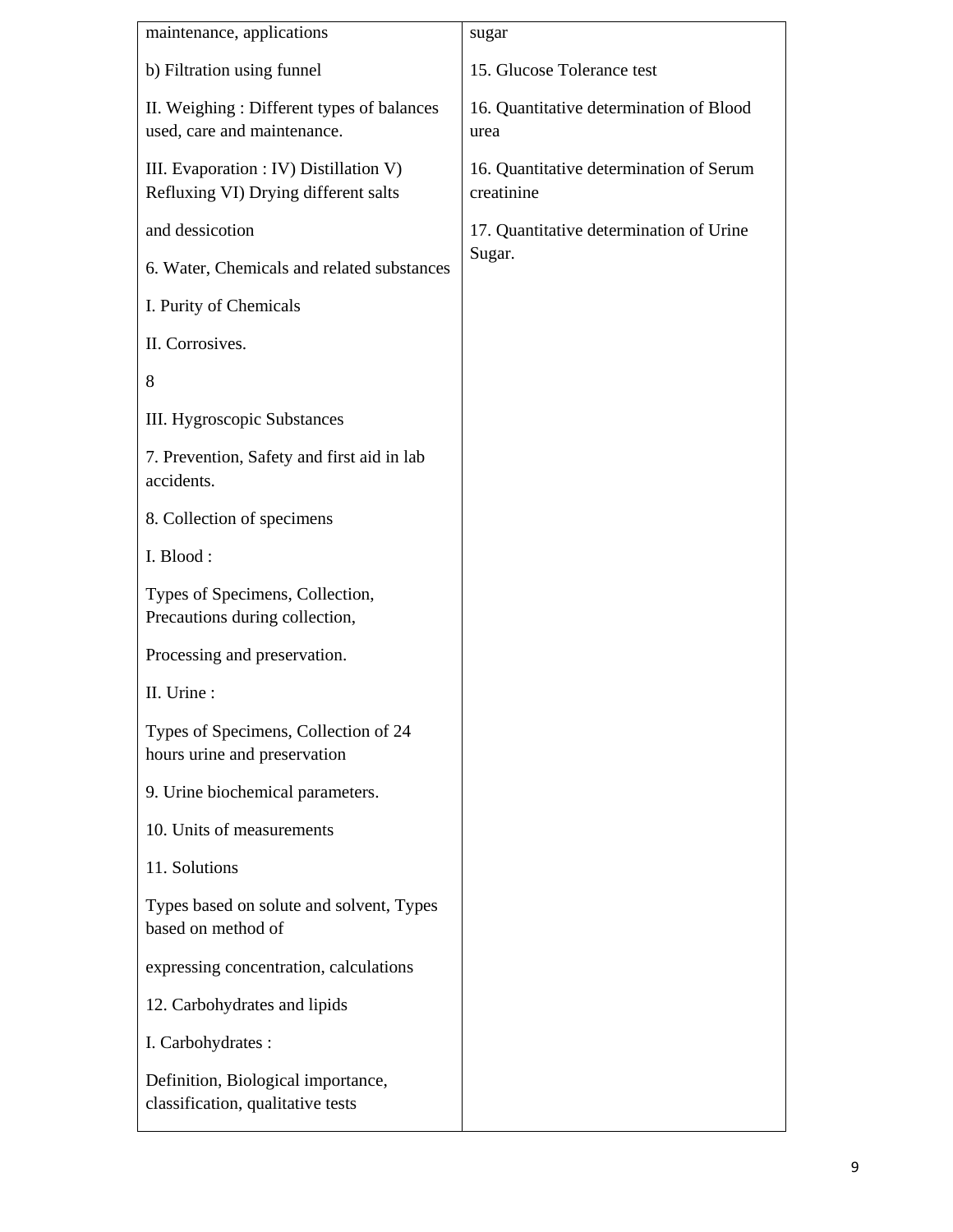| II. Lipids:                                |
|--------------------------------------------|
| Definition, Biological importance,         |
| Classification, Acid value, Iodine         |
| value, saponification value.               |
| 13. Amino acids and Proteins               |
| Definition, Biological importance,         |
| Classification, Qualitative tests.         |
| 14. Diagnostic tests                       |
| Blood Sugar, Glucose tolerance test, Blood |
| urea, Serum uric acid,                     |
| Serum creatinine.                          |
| 15. Vitamins and Minerals                  |
| I. Vitamins :                              |
| Water Soluble vitamins, Fat Soluble        |
| Vitamins, Sources, Daily                   |
| requirements, Deficiency diseases          |
| II. Minerals :                             |
| Sources, Daily requirements, Deficiency    |
| diseases                                   |
|                                            |
|                                            |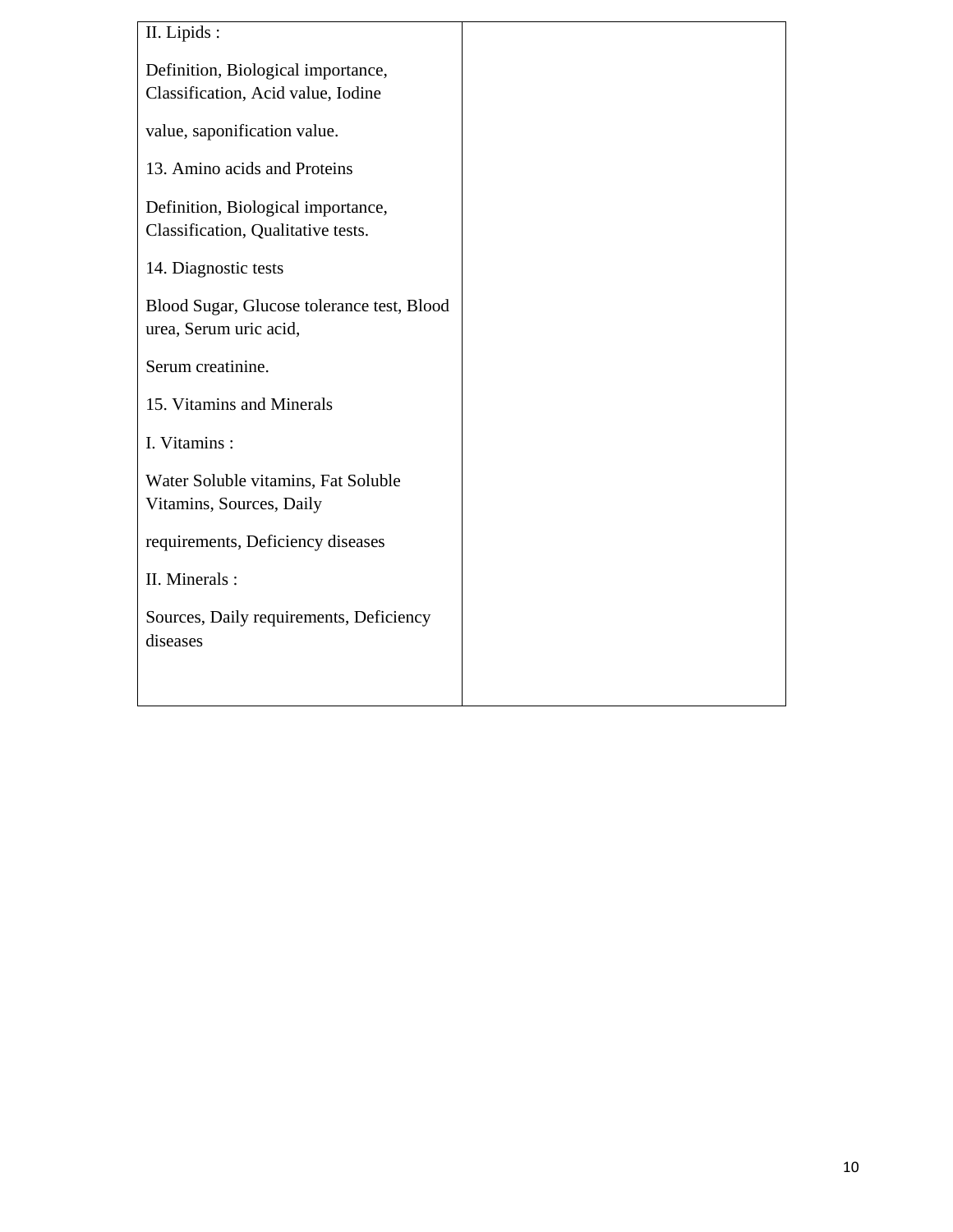## **Biochemistry- 2nd year**

| <b>Theory</b>                                                             | <b>Practical</b>                                                         |  |  |
|---------------------------------------------------------------------------|--------------------------------------------------------------------------|--|--|
| I. Instrumental methods of Bio-chemical analysis                          | 1) Electrophoretic fractionation of<br>serum proteins and lipo proteins. |  |  |
| 1) Flame photometry: Principle, Theory,<br><b>Construction of Flame</b>   | 2) Separation of amino acids and                                         |  |  |
| Photometer, General and Clinical applications study<br>of electrolytes    | carbohydrates by paper<br>chromatography.                                |  |  |
| using Flame photometer, Clinical importance of<br>determination of        | 3) Determination of plasma<br>prothrombin time                           |  |  |
| electrolytes.                                                             | 4) Oral glucose tolerance test                                           |  |  |
| 2. Fluorimetry: Fluorescence, Principle and theory,<br>construction of    | 5) Estimation of serum calcium<br>and inorganic phosphate                |  |  |
| Fluorimeter, General and Clinical applications                            | 6) Practice and use of automated<br>pipettes                             |  |  |
| 3. Nephelometry: Basic principle, instrumentation,<br>general technique   | 7) Turbidimetric method of<br>determination of plasma<br>fibrinogen      |  |  |
| and clinical applications of Nephelometry.                                |                                                                          |  |  |
| 4. Basic principles and application of Potentiometry                      | 8) Estimation of HDL cholesterol                                         |  |  |
| <b>II. Separation Techniques</b>                                          | 9) Determination of Urinary 17                                           |  |  |
| 1) Chromatography : Definition, Basic principles,<br>different types and  | ketosteroids and VMA<br>10) Determination of CPK, LDH,                   |  |  |
| their techniques, General and clinical applications                       | GGT and G6PD activities                                                  |  |  |
| 2. Electrophoresis: Definition and basic principle<br>involved, different | 11) Determination of urine<br>proteins by turbidimetric method           |  |  |
| types, instrumentation, general and clinical<br>applications,             | 12) CSF analysis - Pandy's test,<br>Nonne - Apelt                        |  |  |
| electrophoretic fractionation of serum proteins and<br>lipo proteins.     | 13) Demonstration of working of<br>Auto analysers                        |  |  |
| III. Immuno assays - Definition, Basic Principles                         | 14) Training of Computer basics                                          |  |  |
| <b>of</b>                                                                 | 15) Estimation of serum sodium<br>and potassium by Flame                 |  |  |
| immuno chemical reactions and immuno assays                               | photometry                                                               |  |  |
| 1) Radio immuno assays                                                    | 16) Estimation of serum                                                  |  |  |
| Introduction to radio activity, Radio<br>Pharmaceuticals, Safety and      | bicarbonate by titrimetric method.                                       |  |  |
| precautions, Hormone assays,                                              | 17) Demonstration of RIA                                                 |  |  |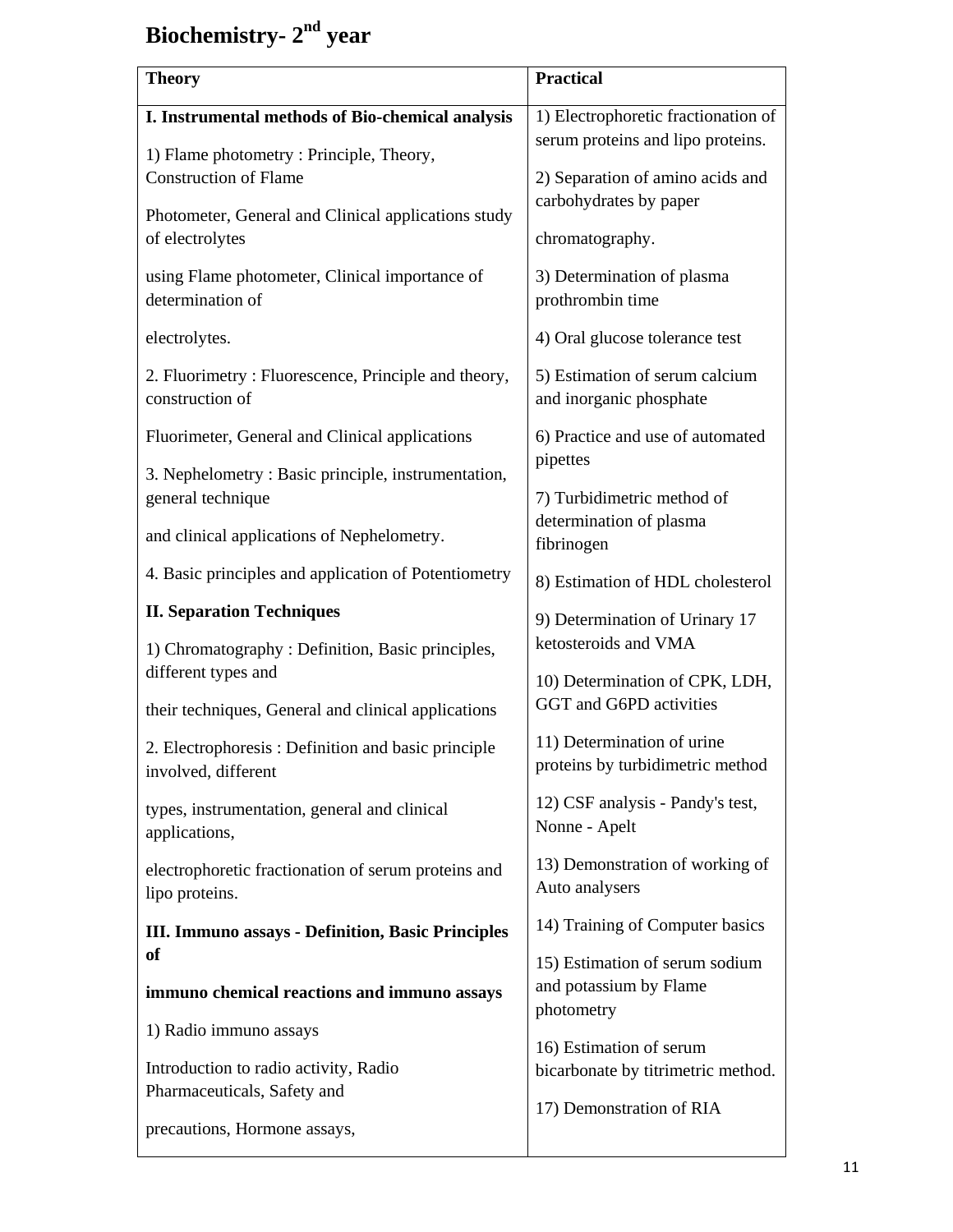| 2) Enzyme linked immuno essays, Description of                          | 18) Demonstration of enzyme                                             |  |  |
|-------------------------------------------------------------------------|-------------------------------------------------------------------------|--|--|
| instruments used                                                        | linked immuno assays                                                    |  |  |
| in these essays.                                                        | 19) Qualitative identification of<br>urine sugars                       |  |  |
| <b>IV.</b> Metabolism :                                                 |                                                                         |  |  |
| 1) Carbohydratemetabolism - Glycolysis and TCA<br>Cycle,                | 20) Qualitative identification of<br>urine proteins                     |  |  |
| 2) Lipid metobolism - P - Oxidation of Fatty acids                      | 21) Qualitative identification of<br>urine BS & BP                      |  |  |
| 3) Protein metabolism - Urea cycle                                      | 22) Gastric juice analysis,<br>demonstration of stimulation tests       |  |  |
| 19                                                                      |                                                                         |  |  |
| V. Titrimetric methods of Quantitative                                  | 22                                                                      |  |  |
| determination, preparation                                              | 23) Renal Calculi analysis                                              |  |  |
| of various solutions used in titrimetric analysis.                      | 24) Biliary Calculi analysis                                            |  |  |
| <b>VI. Liver function tests:</b>                                        | 25) Demonstration of Ion                                                |  |  |
| 1) Basic concepts including normal and abnormal<br>bilirubin metabolism | selective electrodes<br>26) Practice of Liver functions                 |  |  |
| 2) Classification                                                       | tests, and interpretation                                               |  |  |
| 3) Serum bilirubin determination                                        | 27) Practice of Renal functions<br>tests, and interpretations           |  |  |
| 4) Vandenbergh test                                                     |                                                                         |  |  |
| 5) Total proteins and A/G ratio                                         | 28) Practice of Thyroid function<br>tests and interpretations           |  |  |
| 6) Enzyme estimations as LFT.                                           | 29) Practice and interpretation of<br>cardiac profile and lipid profile |  |  |
| <b>VII. Renal function tests:</b>                                       |                                                                         |  |  |
| 1) Basic concepts and classification                                    | 30) Practice of quality control<br>measures                             |  |  |
| 2) Clearance tests                                                      |                                                                         |  |  |
| 3) Concentration and dilution tests and                                 |                                                                         |  |  |
| 4) Urine examination in assessing kidney function                       |                                                                         |  |  |
| <b>VIII. Gastric function tests:</b>                                    |                                                                         |  |  |
| 1) Basic concepts and introduction                                      |                                                                         |  |  |
| 2) Techniques of different tests including tubeless<br>gastric analysis |                                                                         |  |  |
| IX. Thyroid function tests :                                            |                                                                         |  |  |
| 1) Basic Concepts                                                       |                                                                         |  |  |
| 2) Estimations of various thyroid hormones, their                       |                                                                         |  |  |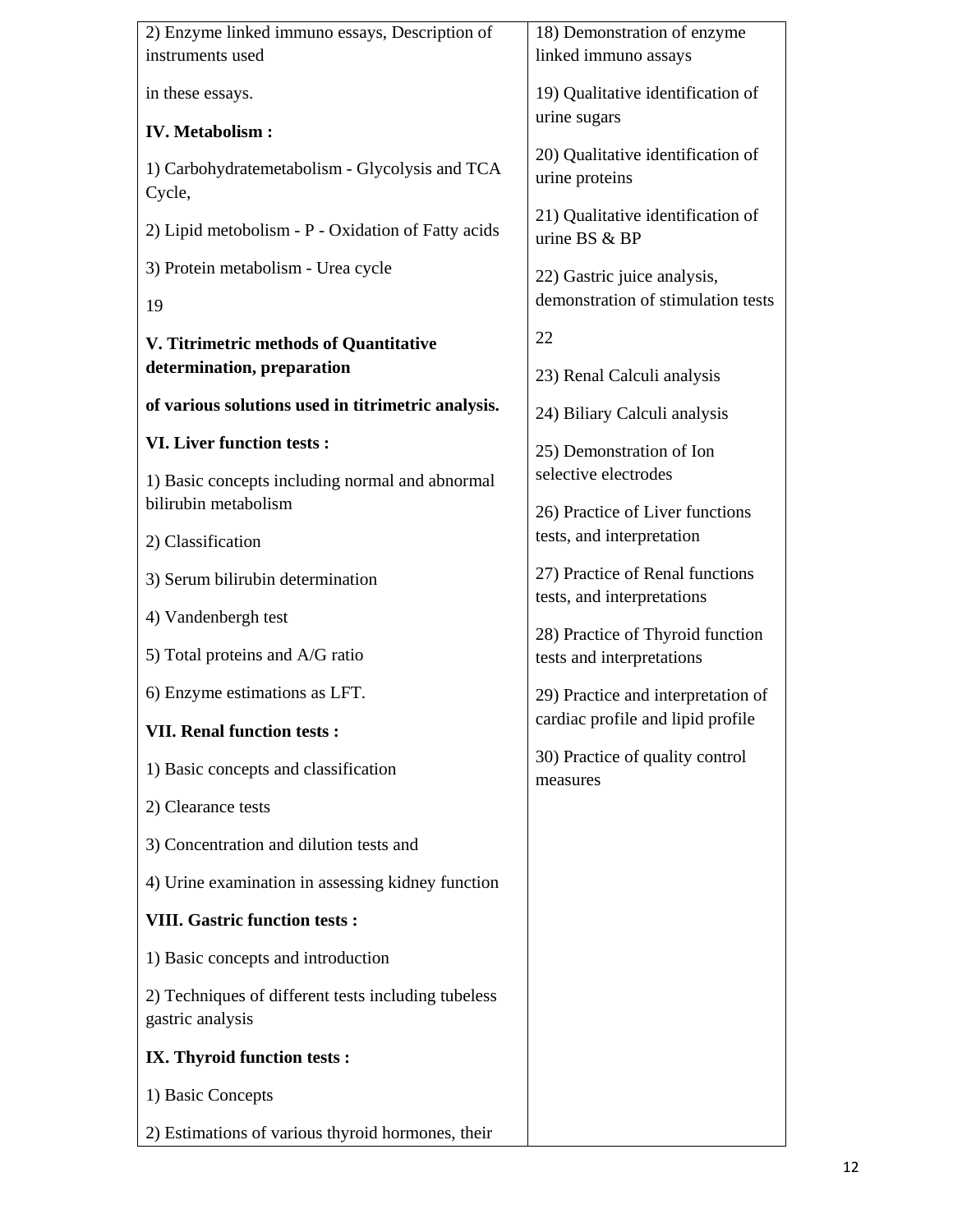| interpretations                                                           |
|---------------------------------------------------------------------------|
| 3) Recent methods of thyroid function tests                               |
| X. Pancreatic function tests                                              |
| 1) Basic concepts and introduction                                        |
| 2) Various tests done and methods including serum<br>amylase              |
| determination                                                             |
| <b>XI. Clinical Enzymology:</b>                                           |
| 1) Introduction and Basic Concepts of Enzymes,<br>Coenzymes and           |
| Isoenzymes                                                                |
| 20                                                                        |
| 2) Importance of Enzymes                                                  |
| 3) Transaminases                                                          |
| 4) Cardiac Enzymes                                                        |
| 5) Acid Phosphatase                                                       |
| 6) Alkaline Phosphatase                                                   |
| <b>XII. Body Fluids:</b>                                                  |
| 1) Outlines of formations of different body fluids                        |
| 2) Composition & analysis of CSF including                                |
| a) CSF Sugar estimation                                                   |
| b) CSF Proteins estimation                                                |
| c) CSF Chlorides estimation                                               |
| including interpretation of results                                       |
| XIII. Automation and usage of computers in<br><b>Biochemical Analysis</b> |
| XiV. Quality assurance in Bio - Chemical<br>laboratory.                   |
| a) Introduction and importance of quality assurance,                      |
| General principle                                                         |
| b) Internal and external quality control                                  |
|                                                                           |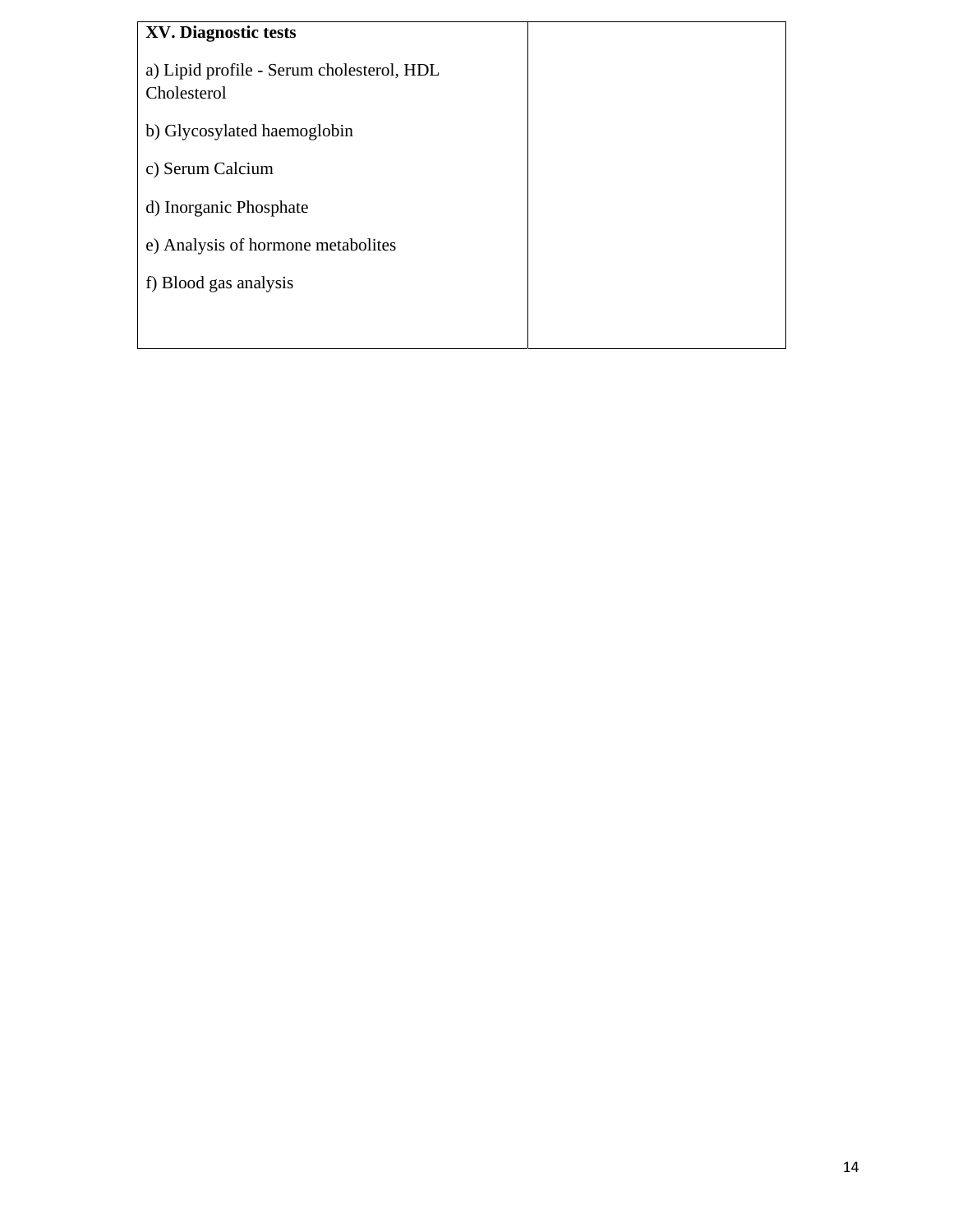## **Microbiology and Medical care – 1st year**

## **(Subject Code – 20140006 )**

| <b>Theory</b>                                                              | <b>Practical</b>                                                    |
|----------------------------------------------------------------------------|---------------------------------------------------------------------|
| <b>MICROBIOLOGY</b>                                                        | <b>MICROBILOGY</b>                                                  |
| I. Historical introduction to Microbiology<br>contribution of famous       | Lab Instructions for Personal Safety<br>precaution                  |
| Scientist in the field of Microbiology in<br>brief                         | Receipt and recording a specimen in the lab<br>and dispatch of      |
| a) Anatony Van Lee wen Hook                                                | specimen                                                            |
| b) Robert Koch                                                             | Cleaning and care of glassware, syringes,                           |
| c) Edward Jenner                                                           | apparatus, preparation                                              |
| d) Louis Pasteur                                                           | of pasteur Pipettes.                                                |
| e) Joseph Lister                                                           | Handling and care of Microscope                                     |
| II. Microscopy                                                             | Operation of Autoclave, Incubator,<br>waterbath, seitzfilter        |
| a) Pinciple working and maintainance of<br>compound Microscope             | Preparation of various Media                                        |
| b) Principle of Flourescent Microscope,                                    | Preparation of stains and smears                                    |
| Electron Microscope, Dark                                                  | Methods of collection of microbidogy<br>specimen-and its importance |
| Ground Microscope                                                          | and processsing                                                     |
| III. Sterlization and disinfection -<br>classification and Methods of      |                                                                     |
| sterilization                                                              |                                                                     |
| 1) Principle and Methods of sterilization by<br>heat                       |                                                                     |
| a) By Dry Heat, Flamming, Red Heat, Hot<br>air oven, incineration          |                                                                     |
| b) By Merit Heat-pasteurization,<br>Inspissation, tyndalisation, autoclave |                                                                     |
| 2) Filtration Methods                                                      |                                                                     |
| 3) Ionising Radiation - Disinfection, Mode<br>of action and uses of        |                                                                     |
| important chemical disinfections - Phenol<br>and Phenolic compounds,       |                                                                     |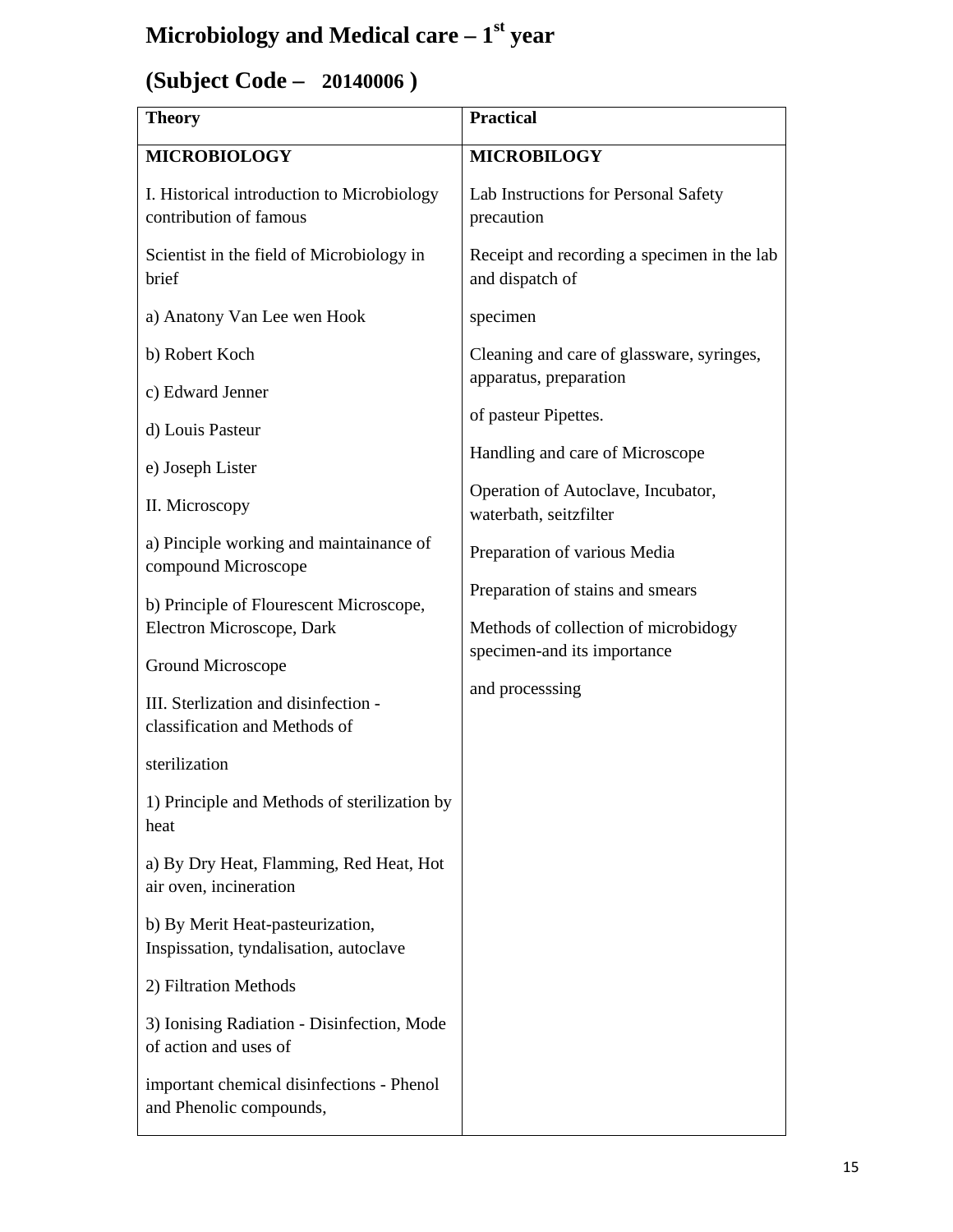| alcohols, halogens, dyes and acids and<br>alkalies                     |  |
|------------------------------------------------------------------------|--|
| 4) Gaseous Methods of sterilization.                                   |  |
| IV. Cleaning, drying & Sterilization of<br>Glassware disposal of       |  |
| contaminated material i.e. clinical infective<br>material inoculated   |  |
| culture media. Handling and Disposal of<br>Biomedical waste.           |  |
| V. Morphology and classification of<br>Bacteria Sp. of cell, capsule,  |  |
| flagella, spore, Anaerobic Methods of<br>cultivation of Bacteria.      |  |
| VI. Methods of Collection of clinical<br>specimen for Micro-Biological |  |
| investigation (indetail) like sputum-<br>pettroff'smethod of           |  |
| concentration, urine, swabs, stool, blood,<br>CSF and aspirations      |  |
| VII. Processing of clinical specimen<br>collected for Isolation and    |  |
| identification of organism                                             |  |
| a) Preparation of direct smear and staining                            |  |
| b) Different Techniques of inoculation for<br>isolation of bacteria    |  |
| c) Hanging drop preparation and its use                                |  |
| d) Inoculation of various media for Bio-<br>chemical reactions         |  |
| VIII. Compostion and preparation of<br>staining reagents and different |  |
| methods of staining                                                    |  |
| a) simple staining                                                     |  |
| b) Gram Staining                                                       |  |
| c) Spore staining                                                      |  |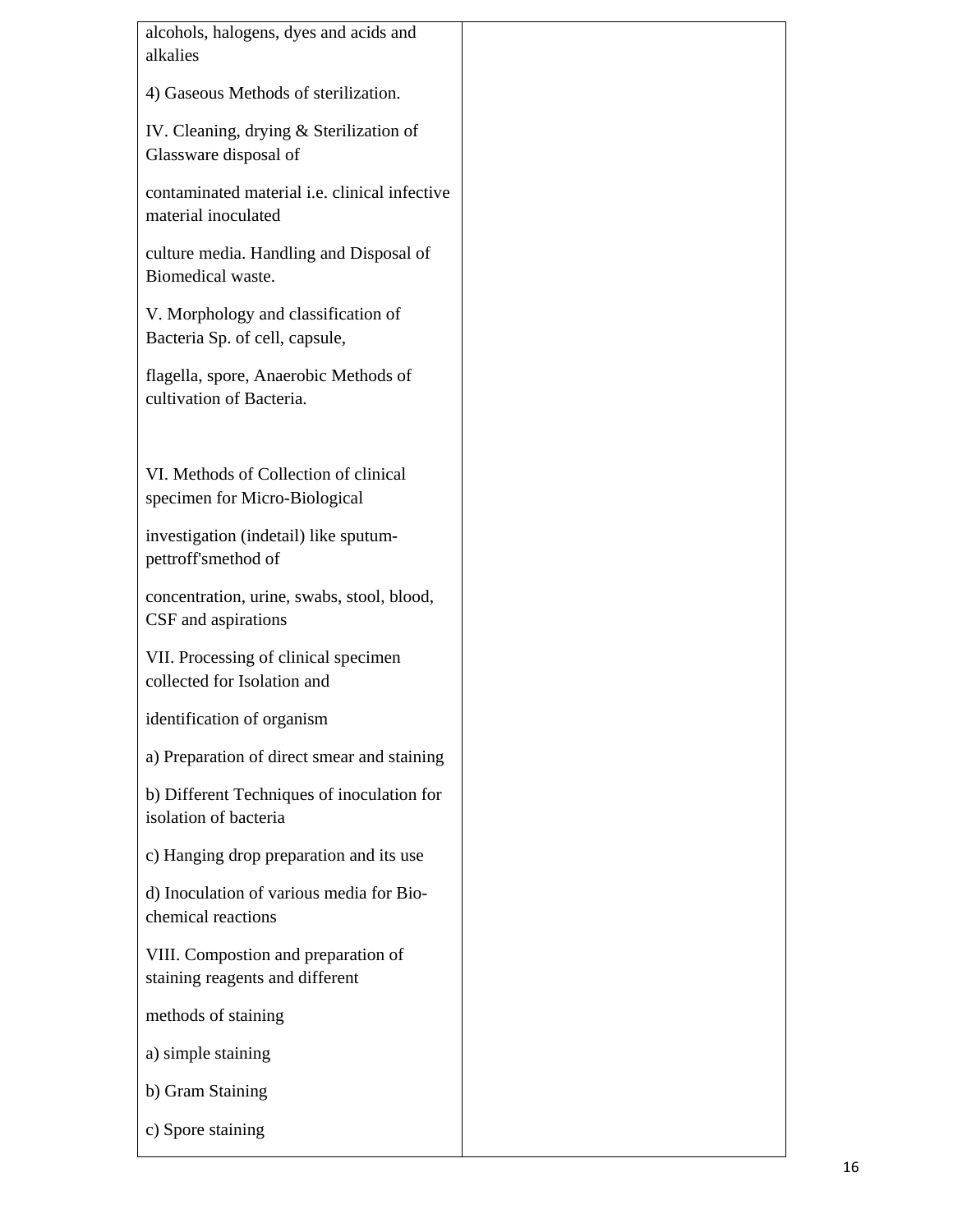| d) Capsular staining                                                       |  |  |
|----------------------------------------------------------------------------|--|--|
| e) Zeihl Neelson staining                                                  |  |  |
| f) Albert staining                                                         |  |  |
| g) Negative staining                                                       |  |  |
| h) Flagellar staining                                                      |  |  |
| i) Flourescent staining                                                    |  |  |
| IX. Culture Media - Classification of<br>Media composition and preparation |  |  |
| and uses.                                                                  |  |  |
| a) Basal Media - Peptone water, Nutrient<br>broth, glucose broth.          |  |  |
| b) Enriched Media - Blood agar, Loefflers<br>serum slope, chocolateagar    |  |  |
| c) Enrichment Media - Selenites broth,<br>tetrathionatebroth Alkaline      |  |  |
| peptone water                                                              |  |  |
| d) Differential Media - Maconkeys Media                                    |  |  |
| e) Selective Media - Lowenstcin Jenson<br>Media, Potassium tellurite       |  |  |
| Media, TCBS, Wilson and Blair Media<br>Deoxycholate citrate agar           |  |  |
| media                                                                      |  |  |
|                                                                            |  |  |
| f) Blood culture media - Glucose broth,<br>Hartleys broth, bile broth      |  |  |
| Sugar Media for Bio-chemical Reaction.                                     |  |  |
| Robertson cooked Meat Media,<br>Thioglycolate media, Media and             |  |  |
| Reagents for differents Biochemical<br>reaction i.e. Indole test, V.P.     |  |  |
| tests, M.R. test, citiate, urease, triple sugar<br>Iron agar, Oxidase,     |  |  |
| catalase test, Nitrate reduction test, Pheny<br>alkaline deaminase         |  |  |
|                                                                            |  |  |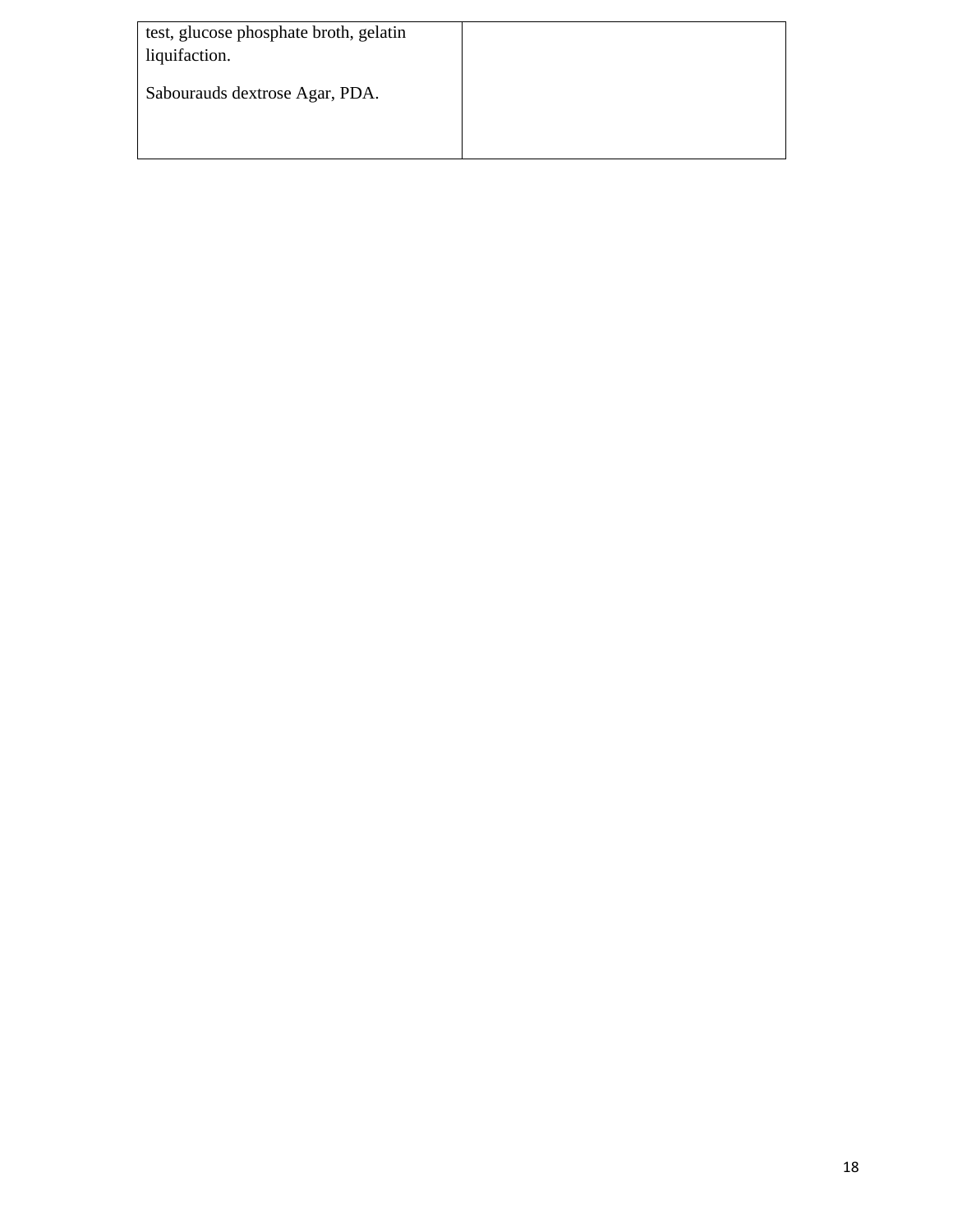# Microbiology and Medical care –  $2<sup>nd</sup>$  year

| <b>Theory</b>                                                            | <b>Practical</b>                                                           |
|--------------------------------------------------------------------------|----------------------------------------------------------------------------|
| I. Normal Flora of Micro-organisms in                                    | 1. Collection of clinical materials like                                   |
| the Human Body.                                                          | blood, urine, stool, sputum,                                               |
| <b>II. Introduction of Iummunology -</b>                                 | swabs etc.                                                                 |
| a) Brief outline of Immunity                                             | 2. Parasitology - collection, preservation<br>and transportation of faecal |
| b) What are antigens                                                     |                                                                            |
| c) What are antibodies                                                   | material for examination of parasites.<br>Concentration techniques         |
| d) Different-types of antigen and antibody<br>reaction their application | of stool for ova and cyst. Wet preparation<br>of faecal sample for         |
| in the diagonostic, agglutination,<br>precipitation, complement          | ova and cyst.                                                              |
| fixation, Neutralisation, RIA.                                           | Identification of ova and cyst in stool<br>sample.                         |
| e) Principle and Method of ELISA Tests.                                  | 3. Procedure of techniques of sputum for                                   |
| <b>III.</b> Collection and processing of faeces                          | AFB.                                                                       |
| samples, concentration                                                   | 4. Procedure of skin clipping of Leprae                                    |
| techniques of stool for Microscope                                       | Bacilli.                                                                   |
| <b>Examination</b>                                                       | 5. Identification of organisms with                                        |
| Parasitology - Morphology and Lab<br>diagnosis of E-Histolytica,         | Biochemical reactions of common                                            |
|                                                                          | organism like - staphylococus, E.coli -                                    |
| Gardia, Trichomonas, Plasmodium,                                         | Klebsiella, shigella,                                                      |
| Leshmania, Ankylostoma -                                                 | Salmonilla, Proteus, Psudomonas.                                           |
| deodenale, Ascaris Lumbricoidus, Taenia,                                 |                                                                            |
| E-Granulosus,                                                            | 6. Antibiotic Sensitivity tests                                            |
| Enterobius - Vermicularis, Dracunculus                                   | 7. Preservation of stock culture                                           |
| Medinensis, Wucharia Ban                                                 | 8. Bacteriology of water                                                   |
| crofti                                                                   | 9. Bacteriology of Milk                                                    |
| IV. Antiboitic sensitivity test -                                        | 10. Bacteriology of food                                                   |
| <b>Preparation of Antibiotic discs</b>                                   | <b>Mycology</b>                                                            |
| <b>V. Preservation Methods of Stock</b><br>cultures and their importance | 11. Collection of specimen for fungal<br>examination like skin scrapings,  |
| and principle procedure.                                                 | swabs, CSF.                                                                |
| VI. Brief outline of Morphology cultural<br>characteristics and lab      | 12. Fungal examination by wet preparation                                  |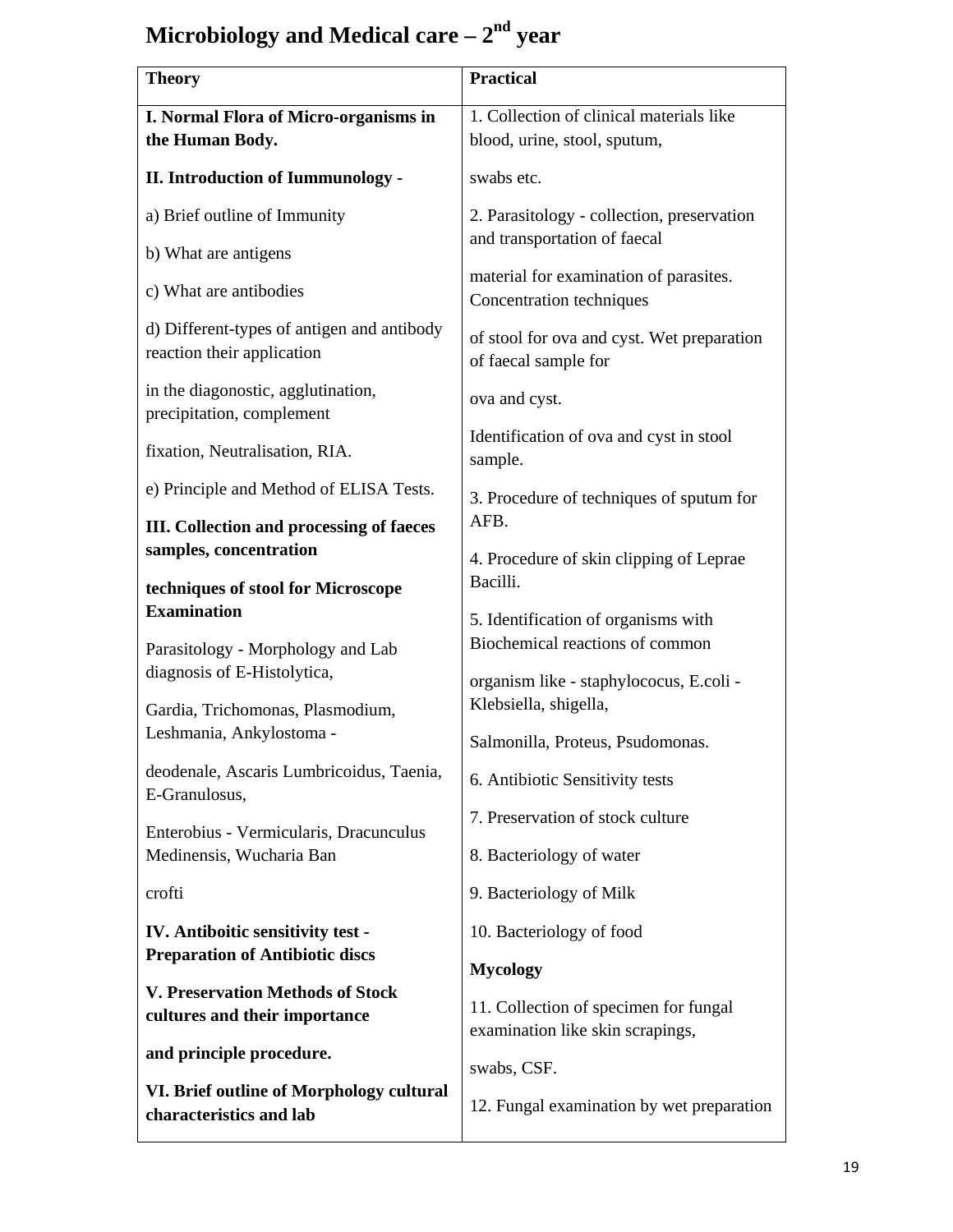| diagnosis of imp. pathogens                                         | 13. Fungal culture                                                   |  |
|---------------------------------------------------------------------|----------------------------------------------------------------------|--|
| a) Gram Positive - staphylococus,<br>Streptococus, Pneumococus      | <b>Serology</b>                                                      |  |
| b) Gram Negative - Gonococi,<br>Meningococci                        | 29<br>14. VDRL Tests                                                 |  |
| c) Gram Possitive Bacilli - Coryn-<br>Diptheria, Myco-tuberculosis, | 15. Preparation of widal Antegens & widal<br>tests                   |  |
| Mycro-leprae, B. anthracis                                          | 16. Brucella Agglutination test                                      |  |
| d) Gram Negative Bacilli -                                          | 17. Weil felix test                                                  |  |
| Enterbacteriaceae - E.Coli, Klebsiella,                             | 18. Paul Bunnel test                                                 |  |
| salmonella, shigella, Enterobacter,<br>proteous.                    | 19. RA test                                                          |  |
| e) Anarobic Bacterial, Bacteriodes,<br>clostridium                  | 20. CRP test                                                         |  |
|                                                                     | 21. TPHA                                                             |  |
| f) Vibriocholera - Pseudomonas                                      | <b>Virology</b>                                                      |  |
| g) H.influenza - B. Pertusis                                        | 22. ELISA test                                                       |  |
| h) Spirochaetes - Treponema, leptospira,                            | 23. Western blot test                                                |  |
| Borrelia<br>i) Actinomyes & Nocardia                                | 24. Incubation of fertile eggs and<br>innoculation by various routes |  |
| VII. Bacteriological examination and                                | 25. Model layout of Animal House.                                    |  |
| water, milk & food.                                                 | 26. Feeding, breeding and handling of                                |  |
| VIII. Mycology -                                                    | Animals                                                              |  |
| Morphology cultural characteristics and lab<br>diagnosis            | 27. Techniques of drawing of blood from<br>animals                   |  |
| a) Candida b) Cryptococcus                                          | 28. Anesthesia for animals                                           |  |
| c) Dermatophyta d) Aspergillus                                      | 29. Common diseases of the lab animals -                             |  |
| e) Pencillium                                                       | and preventive aspects.                                              |  |
| IX. Virology -                                                      |                                                                      |  |
| Classification, General properties and<br>cultivation and imp.      |                                                                      |  |
| pathogenic viruses such as Measles,<br>Mumps, Influenza, polio,     |                                                                      |  |
| Hepatitis, Rabies, Herpes, Rubella, HIV,<br>Dengue, and J.E.        |                                                                      |  |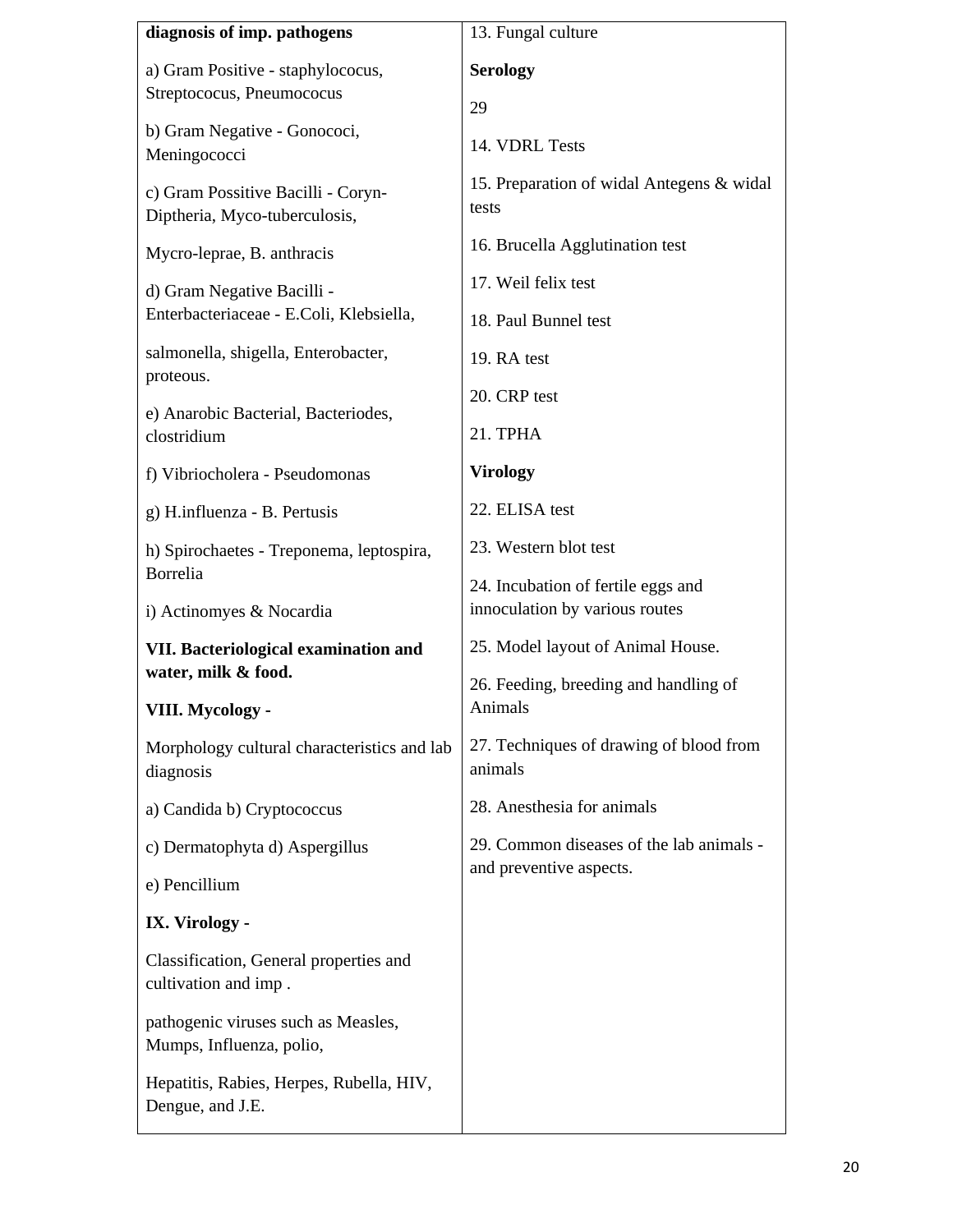| X. Vaccines -                                                          |  |
|------------------------------------------------------------------------|--|
| classification and uses                                                |  |
| <b>XI. Layout of Animal House</b>                                      |  |
| XII. General priciples of animal care -<br>feeding, breeding and       |  |
| handling of animal and disposal of<br>animal waste                     |  |
| XIII. Anaesthesia for animals,<br><b>Euthanesia, Rethins, and frog</b> |  |
| 27                                                                     |  |
| XIV. Techniques of drawing a blood<br>from animals                     |  |
| XV. Common disease of the lab animals<br>preventive, aspects and       |  |
| disposal of animals and related Malerial                               |  |
|                                                                        |  |

### **REFERENCE BOOKS**

- 1. Praful-Godkar Text Book of Medical Lab Technology
- 2. Ramnik Sood Text Book of Medical Lab Technology
- 3. K.M. Samuel Manual for Medical Lab Technology
- 4. Harold Varley Practical Clinical Biochemistry
- 5. Lehninger Textbook of Biochemistry
- 6. Rama Rao Textbook of Biochemistry
- 7. C.C. Chatterjee Human Physiology
- 8. Chowrasia Human Anatomy
- 9. Anantha Narayan Text Book of Microbiology
- 10. Toratora Anatomy & Physiology
- 11. Indesten Singh Histology
- 12. Chaurasia Gross Anatomy
- 13. WHO Lab Manual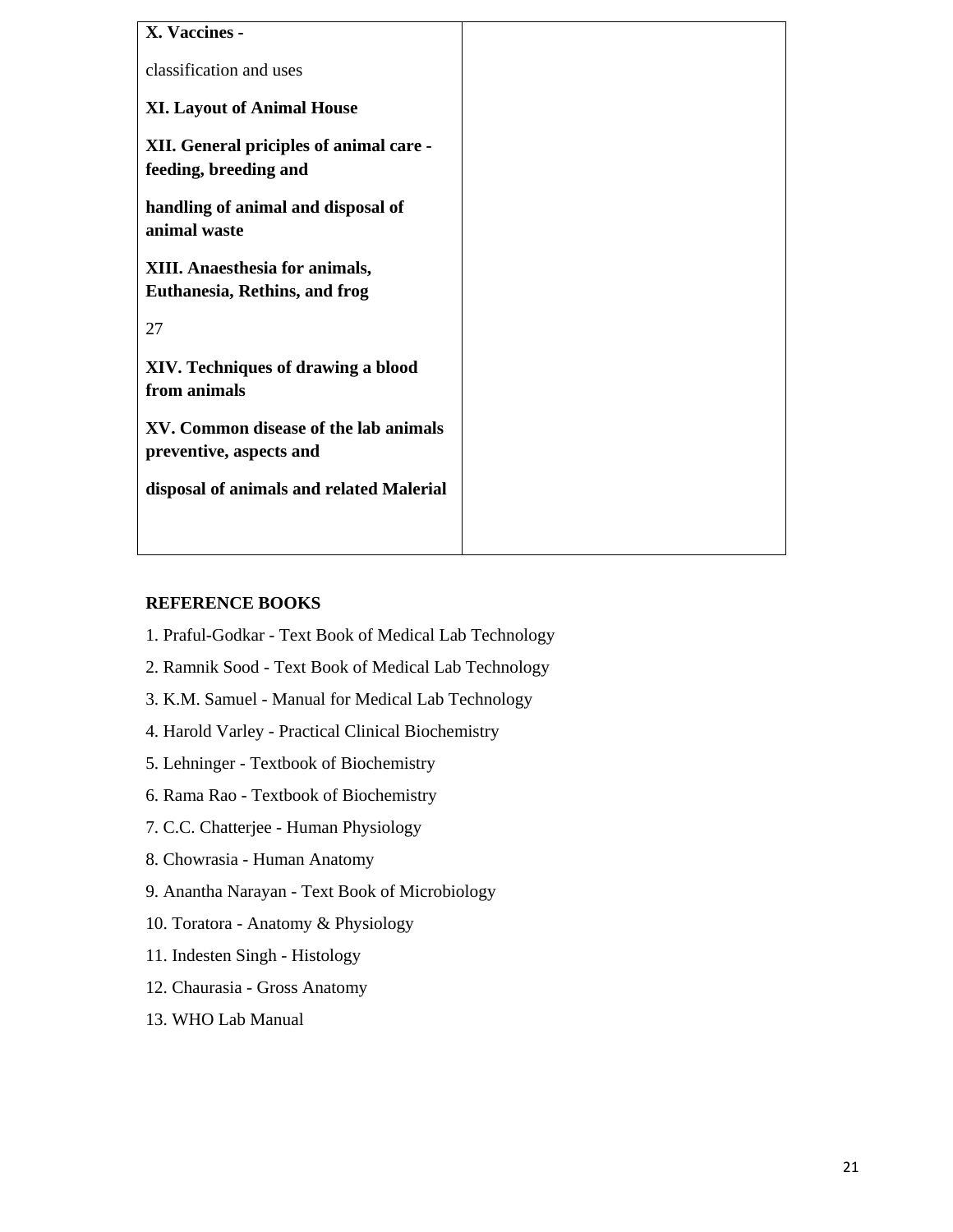## **List of Equipments Required to available in Institute**

## **Biochemistry 1**  1. Hot Plate 1 2. Gas Cyllinder with Burner 1 3. Spirit lamps 15 4. Hand Centrifuges 5 5. Electrical Centrifuges 1 6. Refrigerator 165 lit. 1 7. Colorimeter 1 8. Hot air oven 1 9. Water bath 1 10. Analytical Balance 5 11. Physical Balance 2 12. Typewriter 13. Flame photometer 1 14. Spectro Photometer 15. Flourimeter 1 17. PH Meter 18. Incubator 1 19. Electrophoresis apparatus 1 20. Computer 1 21. Semi auto analyser 1 **Glassware**  1. Test tubes 18 x 150 mm - 100 15 x 150 mm - 100 15 x 125 mm - 100 2. Centrifuge tubes 36 16 x 100 mm - 200 3. Fol in sugar tube 30

4. Beaker-glass and polypropylene 250 ml 5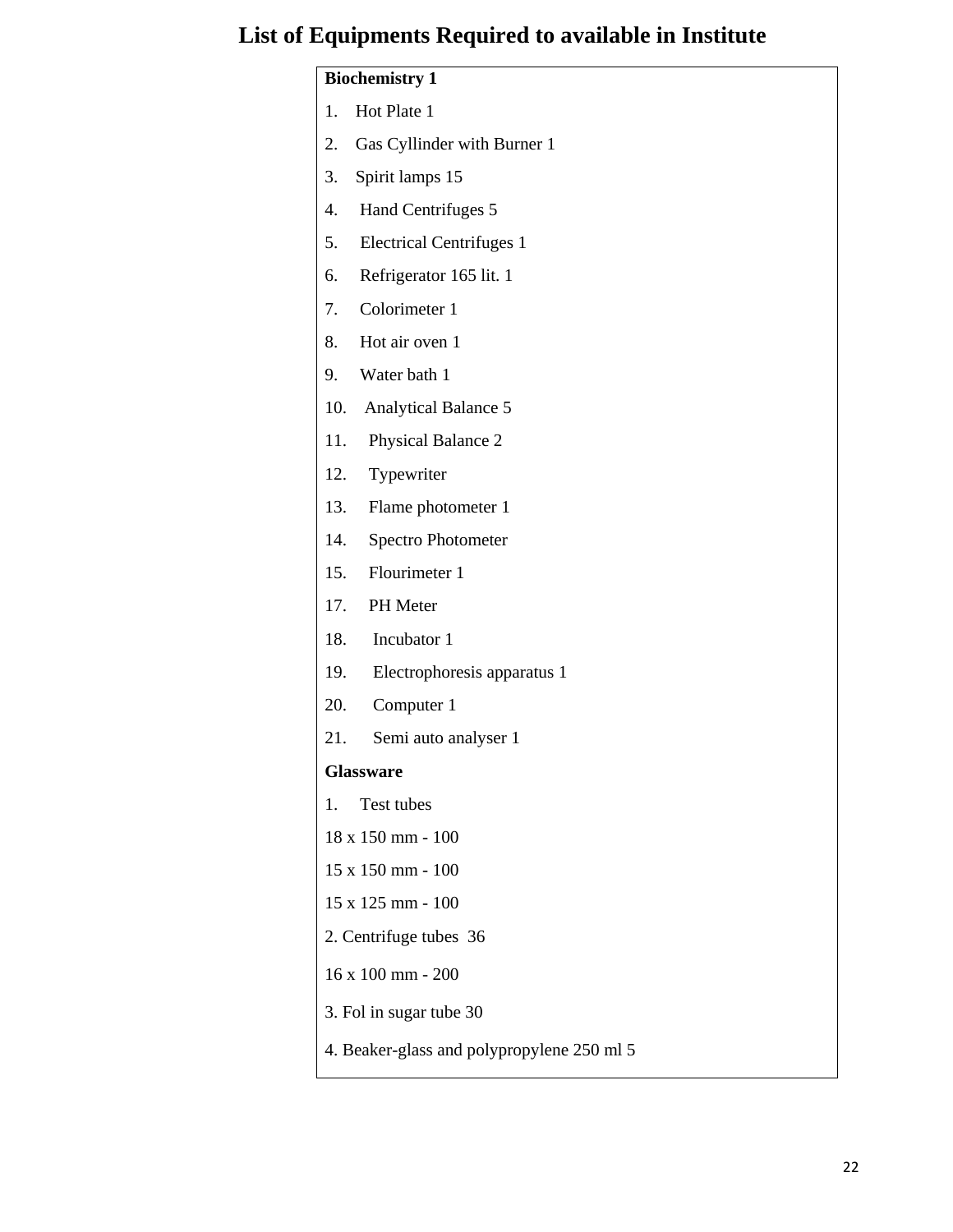| 5. | Pipettes                     |
|----|------------------------------|
| a) | Volumetric-capacity          |
|    | 2 ml - 6 Nos                 |
|    | 5 ml - 5 Nos                 |
|    | 10 ml - 6 Nos                |
|    | 20 ml - 5 Nos                |
|    | 25 ml - 5 Nos                |
|    | b) Serological blow out type |
|    | 1 ml 1/100 - 10 nos.         |
|    | 2 ml 1/100 - 10 nos.         |
|    | 5 ml 1/100 - 10 nos.         |
|    | $1.10$ ml $1/10$ ml - 5 nos. |
|    | 2 ml 1/10 ml - 5 nos.        |
|    | $0.1$ ml $1/100$ ml - 5 nos. |
|    | $0.2$ ml $1/100$ - 5 nos.    |
|    | c) Ostwald pipettes          |
|    | $0.1$ ml - 4 Nos.            |
|    | $0.2$ ml - 4 nos.            |
|    | $0.5$ ml - 4                 |
| 6. | <b>Burettes</b>              |
|    | 25 ml - 4                    |
|    | $50$ ml $-4$                 |
| 7. | <b>Reagent Bottles</b>       |
|    | 60 ml - 10 nos.              |
|    | 120 ml - 10 nos.             |
|    | 250 ml - 20 nos.             |
|    | 500 ml - 5 nos.              |
|    | $100$ ml - $5$               |
| 8. | Dropper bottles 30 ml 5 nos. |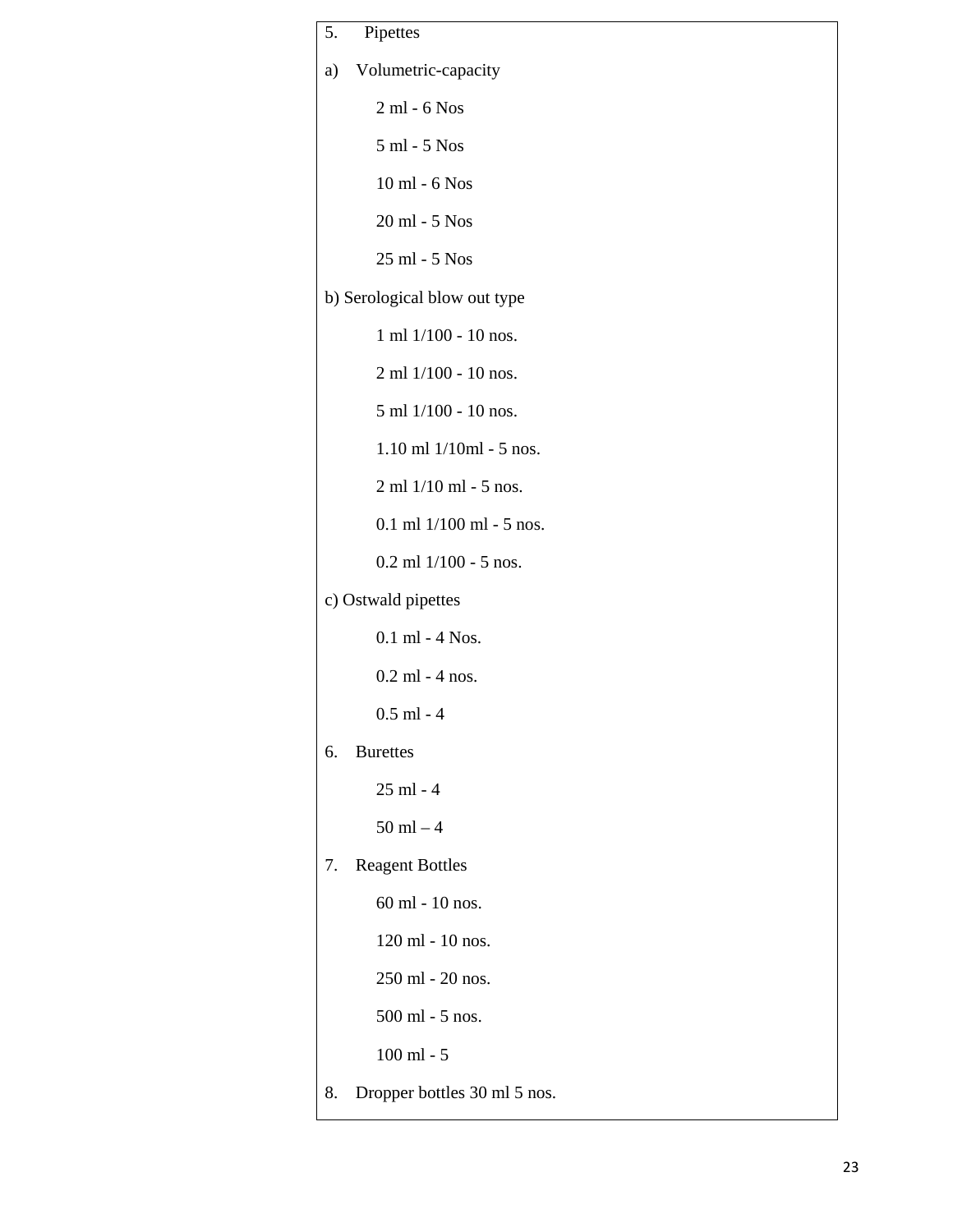| 9. Watch glass (Assorted sizes) - 6 Nos           |
|---------------------------------------------------|
| 10. Volumetric Flasks                             |
| 25 ml - 6 nos.                                    |
| 50 ml - 6 nos.                                    |
| 100 ml - 10 nos.                                  |
| 250 ml - 10 nos.                                  |
| 500 ml - 10 nos.                                  |
| 1000 ml - 5 nos.                                  |
| 11. Stoppered graduated Test Tubes                |
| 15 ml - 10 nos.                                   |
| 40 ml - 10 nos.                                   |
| 50 ml - 10 nos.                                   |
| 12. Distillation assembly (glass)                 |
| Complete set 1                                    |
| 13. Condensor 1                                   |
| 14. Round Bottom                                  |
| flask 500 ml - 1 no.                              |
| 1000 ml - 1 no.                                   |
| 15. Filter Paper - Ordinary - 1 Ream              |
| 16. Whatman Filter Paper 46x57 cm No 1 - 20 sheet |
| No 2 - 10 sheets                                  |
| 17. Cotton (absorbant) 5 Rolls                    |
| 18. Glass slides 5 boxes                          |
| 19. Plastic Wash bottles 50 ml. 10 nos.           |
| 20. Mortar/Pestle - 2 nos.                        |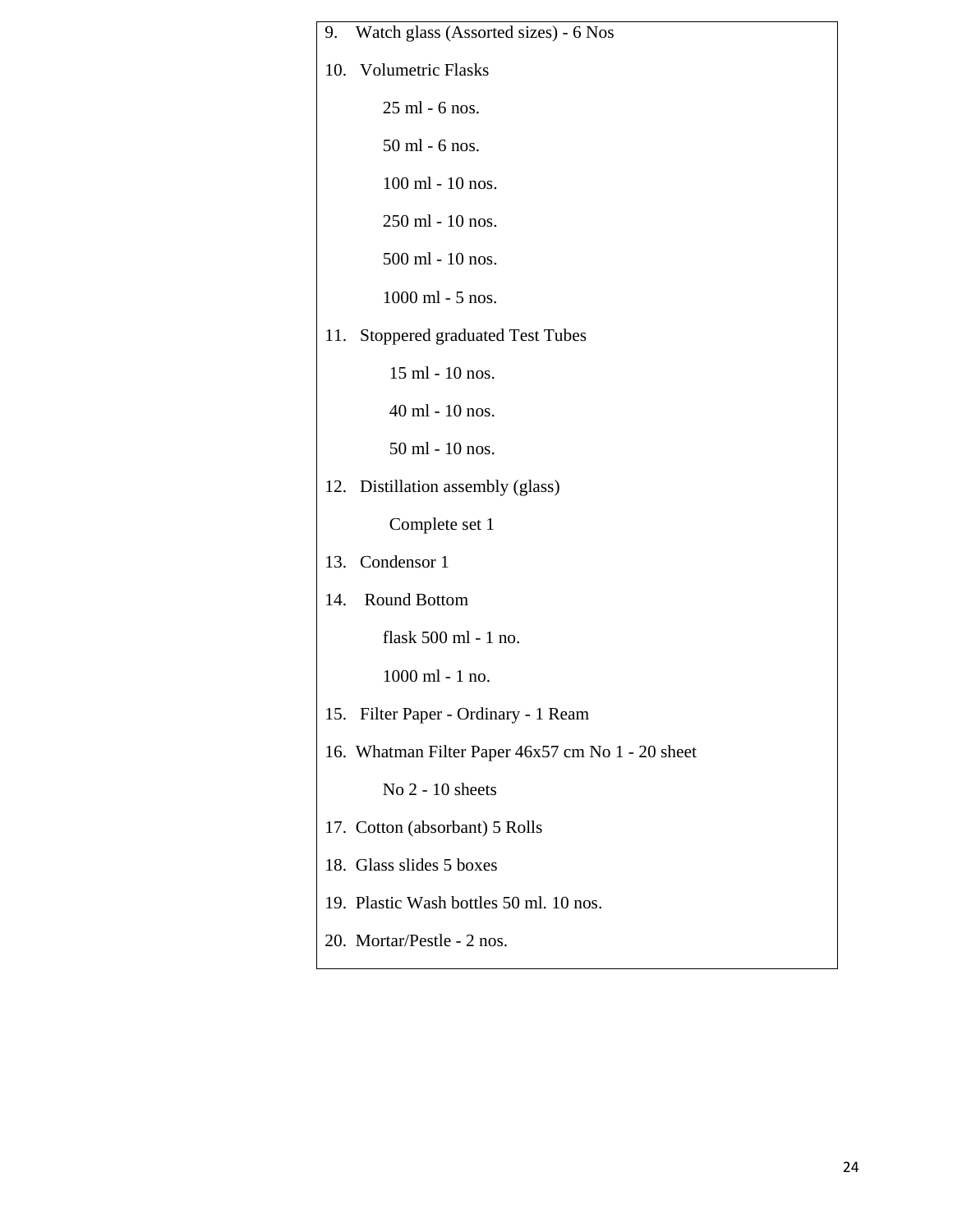### **Microbiology**

- 1. Student Microscope 5
- 2. Centrifuge 2
- 3. Refrigerator 1
- 4. Autoclave 1
- 5. Hot air oven 1
- 6. Incubator 1
- 7. Inspissator 1
- 8. Deioniser 1
- 9. Distil water plant 1
- 10. Pipette washer 1
- 11. Anaerobic Jar 1
- 12. Vaccum Pump 1
- 13. Analytical Balance 1
- 14. Water Bath 1
- 15. VDRL Rotator 1
- 16. Electrophoresis apparatus 1
- 17. Petri dishes 100 x 17 100 nos
- 18. Test Tubers 150 x 19 -100

100 x 12 -100

19. Pipettes

10 ml - 10 nos.

5 ml - 10 nos.

1 ml - 10 nos.

- 20. Wash bottles 5
- 21. Spatulas 12
- 22. Reagent bottles 10
- 23. Measuring Cylinders 50 ml 5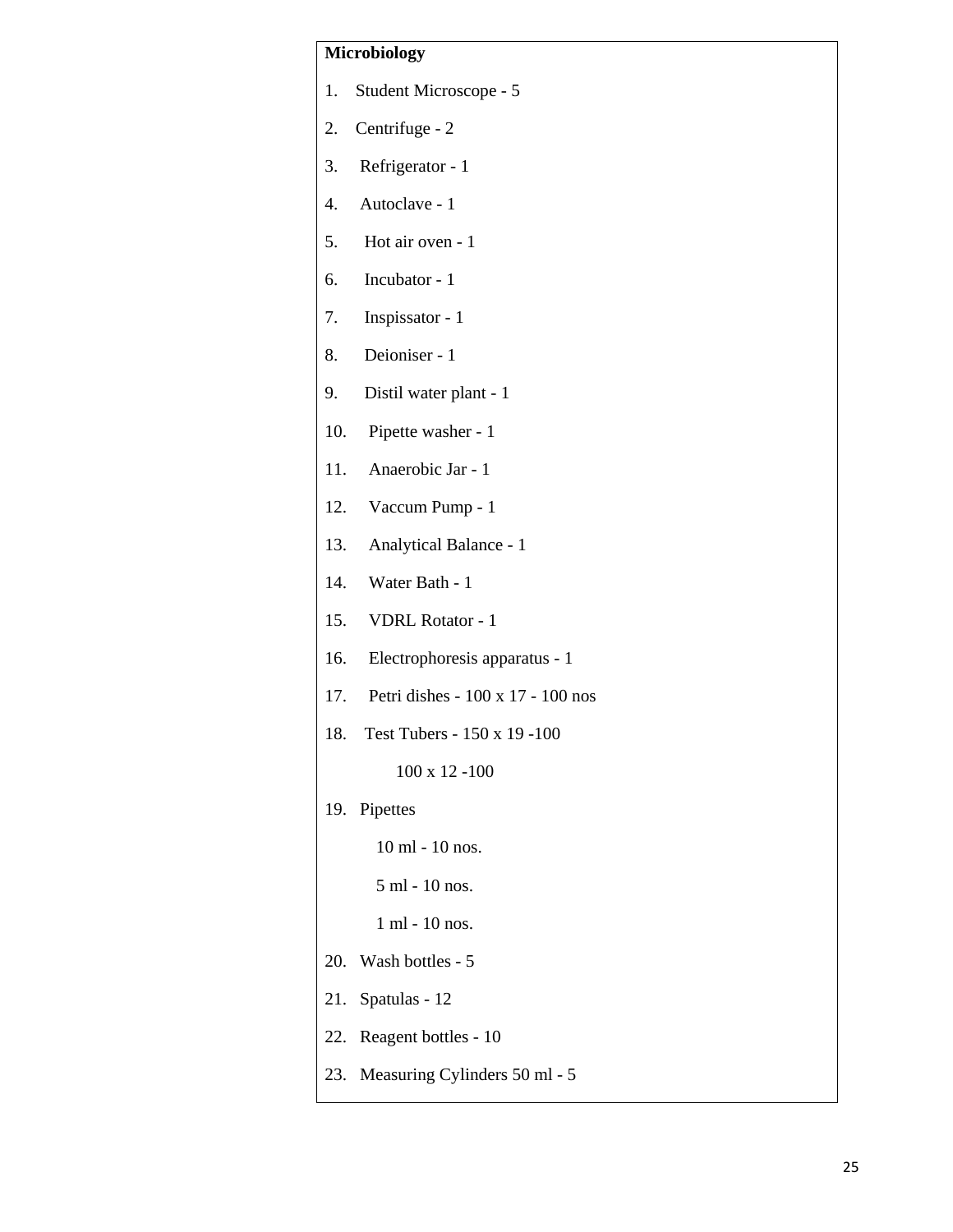#### **Pathology**

- 1. Microscope 1
- 2. Hot air oven 1
- 3. Incubator 1
- 4. Centrifuge 1
- 5. Blood cell counter 2
- 6. Water Bath 1
- 7. Chemical Balance 1
- 8. Hot plate 1
- 9. Stopwatch 1
- 10. Haemometer 5
- 11. Haemocytometer 5
- 12. ESR stand 5
- 13. ESR Tubes 5
- 14. Mortor and Pestle 2
- 15. Urinometer 2
- 16. Spiritlamp 2
- 17. Syringe
	- 20 ml 10
	- 10 ml 10
	- 5 ml 5
	- 2 ml 2
- 18. Beaker
	- 100 ml 5
	- 250 ml 5

#### **A.Collaborating Institutions for Curriculum transaction**

- 1. All Hospitals
- 2. All Medical Colleges
- 3. All the national laboratories
- 4. Regional Research Laboratories
- 5. University Departments
- 6. Pharmaceutical Companies and Education Institutes

### **B. On the Job Training Centres**

- 1. Government Head Quarters Hospital
- 2. PHCs
- 3. Dispensaries
- 4. Medical colleges
- 5. Private Hospitals
- 6. Private labs